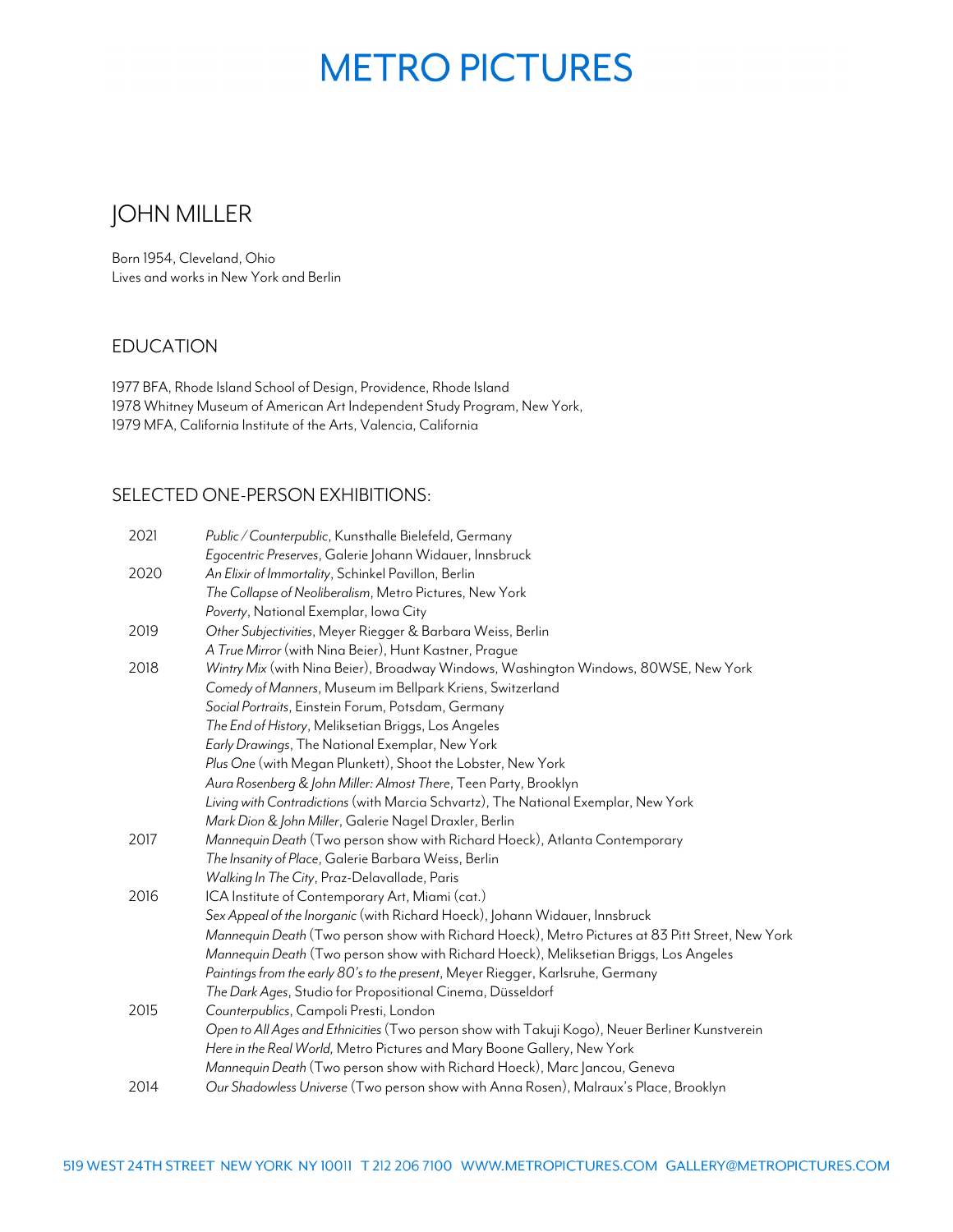| 2013 | A Little About Me: Four Works by Robot (John Miller and Takuji Kogo), New Museum, New York (online<br>exhibition) |
|------|-------------------------------------------------------------------------------------------------------------------|
|      | The Angel of History (Two person show with Aura Rosenberg), 3A Gallery, New York                                  |
|      | Meyer Reigger, Karlsruhe, Germany                                                                                 |
|      | Subjective Moments, Marc Jancou, Geneva                                                                           |
|      | The Middle of the Day, Shoot the Lobster, Martos Gallery, New York                                                |
| 2012 | Praz-Delavallade, Paris                                                                                           |
|      | Suburban Past Time, Metro Pictures, New York                                                                      |
| 2011 | Wolfgang-Hahn-Preis, Museum Ludwig, Cologne                                                                       |
| 2010 | Two-Person show with Dan Graham, Galerie Christine Mayer, Munich                                                  |
|      | A Holiday in Other People's Mistery, Galerie Christian Nagel, Cologne                                             |
|      | The Totality of All Things as They Actually Exist, Galerie Barbara Weiss, Berlin                                  |
| 2009 | Kunsthalle Zürich (cat.)                                                                                          |
|      | The Natural Order, Patrick Painter Inc., Santa Monica, California                                                 |
| 2008 | Is That All There Is?, Sutton Lane, London                                                                        |
|      | Meyer Riegger Galerie, Karlsruhe, Germany                                                                         |
| 2007 | The New Honeymooners, Friedrich Petzel and Metro Pictures, New York (2007-2008)                                   |
|      | Back to the Garden, Praz-Delavallade, Paris                                                                       |
| 2006 | Something for Everyone (with Richard Hoeck), Jeffrey Charles/Henry Peacock, London                                |
|      | Total Transparency, Metro Pictures, New York                                                                      |
| 2005 | Something for Everyone (with Richard Hoeck), Engholm Engelhorn Galerie, Vienna; Galerie Hans Widauer,             |
|      | Innsbruck; cable tv broadcast (CACTV), Contemporary Art Center, Vilnius, Lithuania                                |
|      | Plakat (with Richard Hoeck), Kunstraum, Innsbruck, Austria                                                        |
|      | Praz-Delavallade, Paris                                                                                           |
|      | The Middle of the Day, Galerie Barbara Weiss, Berlin                                                              |
| 2004 | Everything is Painted Brown, Metro Pictures, New York                                                             |
|      | Le Milieu du Jour, 1994-2004, Musée d'Art Moderne et Contemporain, Geneva                                         |
|      | Total Transparency, Richard Telles Fine Arts, Los Angeles                                                         |
|      | 493 KB from the Administered World, Jeffrey Charles Gallery, London                                               |
| 2003 | Everything is You, Galerie Praz-Delavallade, Paris                                                                |
|      | Mutually Beneficial Encounter, Galerie Christian Nagel, Cologne                                                   |
|      | Ich (36/175/74), Meyer Riegger Galerie, Karlsruhe, Germany                                                        |
|      | Candy Factory, Yokohama, Japan                                                                                    |
| 2001 | Deliveries in Rear, Kunst, Tiroler Sparkasse, Innsbruck, Austria                                                  |
|      | Double Date, Galerie Barbara Weiss, Berlin                                                                        |
| 2000 | Pilot, Richard Telles Fine Arts, Los Angeles                                                                      |
|      | Le Milieu du Jour, Art & Public, Geneva, Switzerland                                                              |
|      | Consolation Prize (with Mike Kelley), Morris and Helen Belkin Art Gallery, The University of British              |
|      | Columbia, Vancouver (cat.)                                                                                        |
| 1999 | Parallel Economies, Le Magasin, Centre National d'Art Contemporain, Grenoble, France (cat.)                       |
|      | Retrospective, Kunstverein, Hamburg, Germany                                                                      |
|      | Getting Through the Day: a Return to Stonehenge, Metro Pictures, New York                                         |
|      | Opposite Day, Metro Pictures, New York                                                                            |
|      | Pillars of Salt, Galerie Barbara Weiss, Berlin                                                                    |
|      | The Lugubrious Game, Meyer Riegger Galerie, Karlsruhe, Germany                                                    |
|      | Hard Hat (with Richard Hoeck), Kunst-Werke, Berlin                                                                |
|      | No Place to Hang Your Hat (with Richard Hoeck), Kunstaum Hans Widauer, Innsbruck, Austria                         |
| 1998 | Alive with Pleasure (digital projections), Candy Factory, Yokohama, Japan                                         |
|      | Paintings and Sculpture, P.S.1 Contemporary Art Center, New York                                                  |
|      | For the Good Times, Richard Telles Fine Arts, Los Angeles                                                         |
|      | Songs From a Room, Meyer Riegger Galerie, Karlsruhe, Germany                                                      |
|      | White Studies (with Richard Hoeck), Kunsthalle Wien, Vienna (cat.)                                                |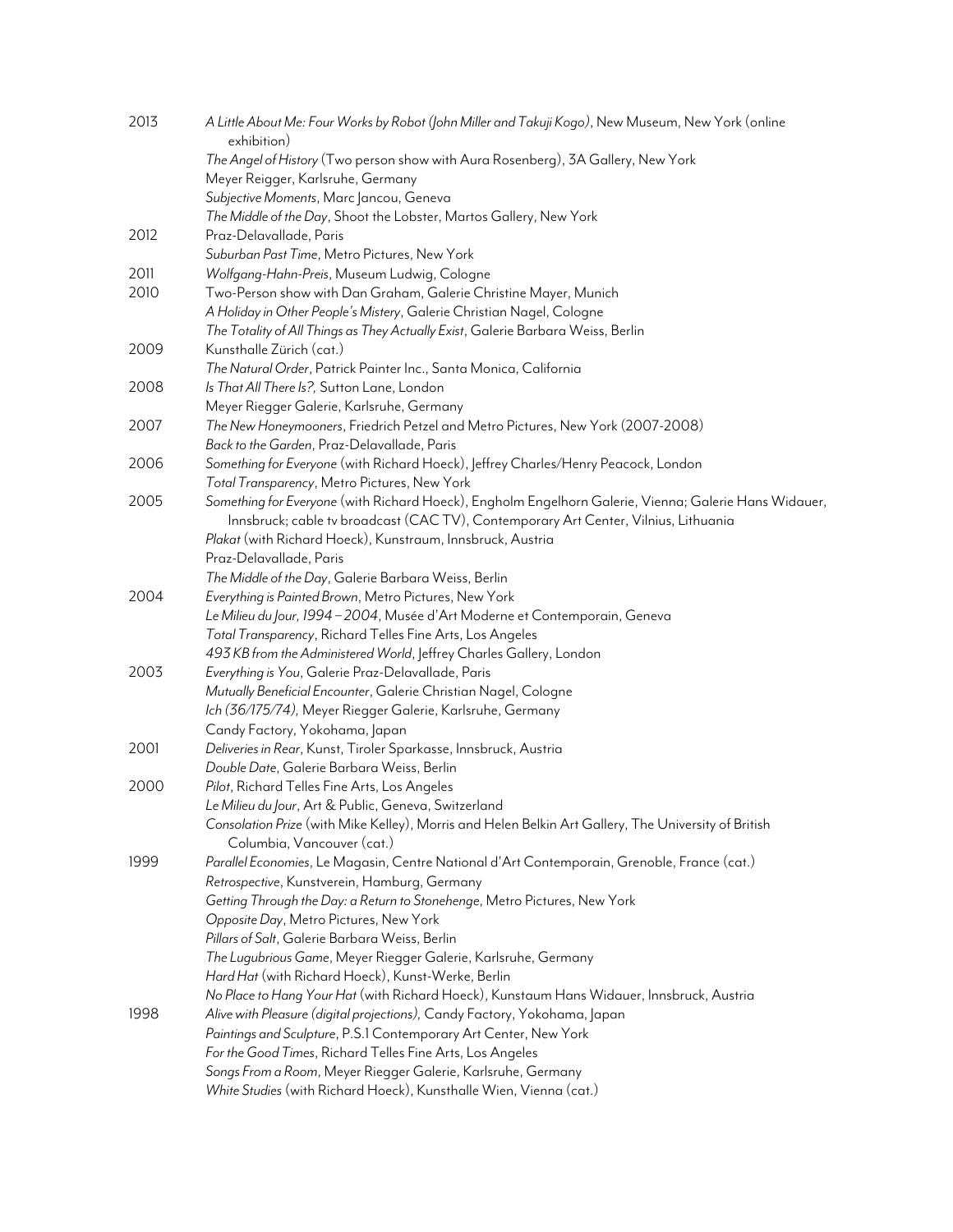| 1997 | A Trail of Ambiguous Picture Postcards, Center for Contemporary Art, Kitakyushu Project Gallery, Tokyo<br>(cat.)                    |
|------|-------------------------------------------------------------------------------------------------------------------------------------|
|      | Revisions of Abstract Expressionism: Painting between Vulgarity and the Sublime, Kunstverein Kreis Gutersloh,<br>Gutersloh, Germany |
| 1996 | Oberrheinisches Dichtermuseum, Karlsruhe, Germany                                                                                   |
|      | The Middle of the Day, Kunstbüro, Museum für Literatur am Oberrhein, Karlsruhe, Germany (cat.)                                      |
|      | Field Manual for a Tautology, Galerie Thomas Riegger, Karlsruhe, Germany                                                            |
|      | Richard Telles Fine Arts, Los Angeles                                                                                               |
|      | Hommage an Karl May, Galerie Barbara Weiss, Berlin                                                                                  |
| 1995 | The Middle of the Day, Metro Pictures, New York                                                                                     |
|      | Galerie Barbara Weiss, Berlin                                                                                                       |
|      | Galerie Rizzo, Paris                                                                                                                |
| 1994 | Richard Telles Fine Arts, Los Angeles                                                                                               |
| 1993 | Museum Robert Walser, Hotel Krone, Gais, Switzerland                                                                                |
|      | The Long March, the Narrow Road, Metro Pictures, New York                                                                           |
|      | Art & Public, Geneva                                                                                                                |
| 1992 | Rock Sucks/Disko Sucks, Daad Galerie, Berlin (cat.)                                                                                 |
|      | Bruno Burnnet Fine Arts, Berlin                                                                                                     |
|      | Laboratorium Gallery, Center for Contemporary Art, Ujazdowski Castle, Warsaw                                                        |
|      | Jablonka Galerie, Cologne                                                                                                           |
| 1991 | Roy Boyd Gallery, Santa Monica, California                                                                                          |
|      | Andrea Rosen Gallery, New York                                                                                                      |
| 1990 | Galerie Isabella Kacprzak, Cologne                                                                                                  |
|      | Standard Graphik, Cologne, Germany                                                                                                  |
|      | But the Flesh Is Weak, Metro Pictures, New York                                                                                     |
| 1988 | Metro Pictures, New York                                                                                                            |
| 1987 | American Fine Arts Co., New York                                                                                                    |
| 1986 | Metro Pictures, New York                                                                                                            |
| 1985 | Two-person exhibit with Mike Kelley, Metro Pictures, New York                                                                       |
| 1984 | Rosamund Felsen, Los Angeles                                                                                                        |
|      | Metro Pictures Gallery, New York                                                                                                    |
| 1983 | Recent Work, The Kitchen, New York                                                                                                  |
| 1982 | White Columns, New York                                                                                                             |

## SELECTED GROUP EXHIBITIONS:

| 2021 | Inventaire, MAMCO Genève, Geneva                                                                                 |
|------|------------------------------------------------------------------------------------------------------------------|
|      | Autohaus St. Marx, Neuer Kunstverein Wien, Vienna                                                                |
| 2020 | Lost in America, Neuer Berliner Kunstverein, Berlin                                                              |
|      | Fermée – Milléniales. Peintures 2000 – 2020, Frac Nouvelle-Aquitaine MÉCA, Bordeaux, France                      |
| 2019 | Where Art Might Happen: The Early Years of CalArts, Kestnergesellschaft, Hannover; Kunsthaus Graz,               |
|      | Austria                                                                                                          |
|      | Affective Affinities - 33rd Bienal de São Paulo, Palacio Anchieta, Vitoria, Brazil; SESC, São José do Rio Preto, |
|      | Brazil; Fundação Iberê Camargo, Porto Alegre, Brazil                                                             |
|      | Mercury, Tallinn Art Hall, Estonia                                                                               |
|      | 25 Years Galerie der Stadt Schwaz, Galerie der Stadt Schwaz, Austria                                             |
|      | Terms and Conditions: A Sonata for Two Women, Prosjektrom Normanns, Stavanger, Norway                            |
|      | Inaugural Exhibition, Rubell Museum, Miami                                                                       |
| 2018 | Nina Beier, Judith Hopf, John Miller, Trevor Paglen, Halsey McKay Gallery, East Hampton, New York                |
|      | Affective Affinities, 33rd Bienal de São Paulo                                                                   |
|      | Everything Is Connected: Art and Conspiracy, Met Breuer, Metropolitan Museum, New York                           |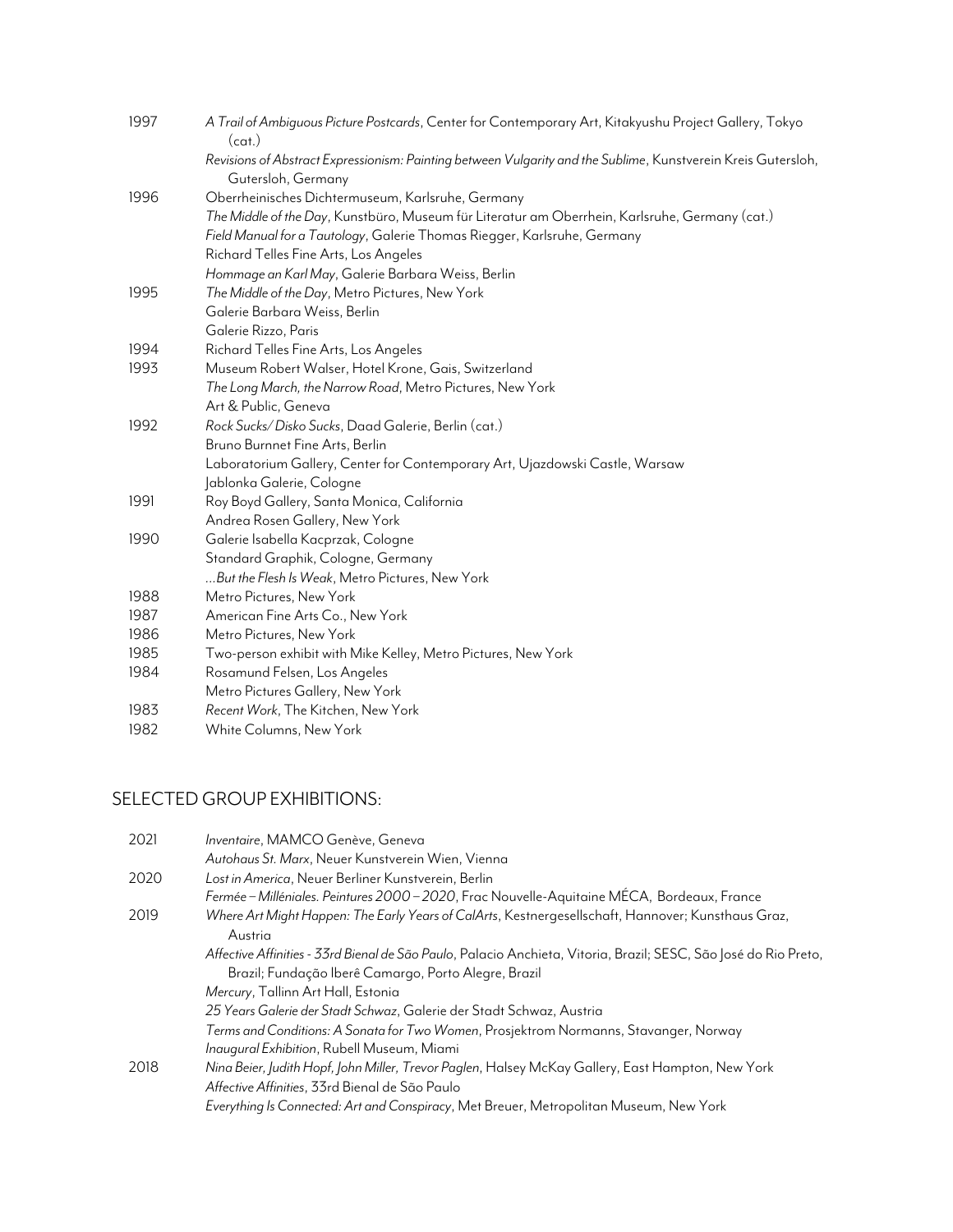|      | The Conditions of Being Art, CCS Bard Hessel Museum, Annandale-on-Hudson, New York                                 |
|------|--------------------------------------------------------------------------------------------------------------------|
|      | Art & Entertainment, MAMCO Musée d'art moderne et contemporain, Genève                                             |
| 2017 | Zeitgeist, Musée d'art moderne et contemporain, Geneva                                                             |
|      | After the Fact, Lenbachhaus, Munich                                                                                |
|      | In Relation to a Spectator, Kestner Gesellschaft, Hanover                                                          |
| 2015 | Collecting Lines: Drawings from the Ringier Collection, Villa Flora, Winterthur, Switzerland                       |
|      | Painting 2.0: Expression in the Information Age, Brandhorst Museum, Munich (2015-2016); MUMOK                      |
|      | Museum Moderner Kunst Siftung Ludwig Wien, Vienna (2016)                                                           |
| 2014 | GOLD, Bass Museum of Art, Miami                                                                                    |
|      | Art in Pop, Magasin - CNAC, Grenoble, France (2014-2015)                                                           |
|      | Wurst Wust West, Büro Weltausstellung, Vienna                                                                      |
|      | The Promise, Arnolfini, Bristol, United Kingdom                                                                    |
|      | BI/A40: Die Schoenheit der Grossen Strasse, Urbane Kunst Ruhr, Dortmund, Germany                                   |
|      | Rockaway!, Rockaway Beach Surf Club, Queens, New York                                                              |
|      | The St. Petersburg Paradox, Swiss Institute of Contemporary Art, New York                                          |
|      | The Human Factor, Hayward Gallery, London                                                                          |
|      | Take it or Leave it, Hammer Museum, Los Angeles                                                                    |
| 2013 | Holes in the Walls: Early Works 1943-2013, Fri Art Kunsthalle Freiburg, Switzerland                                |
|      | Painting Forever! Keilrahmen, KW Institute for Contemporary Art, Berlin                                            |
|      | LAT. 41° 7' N., LONG. 72° 19' W, Martos Gallery, East Marion, New York                                             |
|      | Expo 1: New York, Museum of Modern Art PS1, Queens, New York                                                       |
|      | Empire State, Palazzo delle Esposizioni, Rome (cat.)                                                               |
|      | NYC 1993: Experimental Jet Set, Trash and No Star. New Museum, New York                                            |
|      | White Petals Surround Your Heart, Institute of Cotemporary Art, University of Pennsylvania, Philadelphia<br>(cat.) |
| 2012 | BUSY. Exhausted Self/Unlimited Ability, 21er Haus, Vienna (2012-2013)                                              |
|      | Imagination Adrift, Palais de Tokyo, Paris                                                                         |
| 2011 | After Images, Jewish Museum of Belgium, Brussels (cat.)                                                            |
|      | IMIN: Migrants, Immigrants, Emigrants, Refugees, Exiles, Expatriates, and Others, Kitakyushu Biennial              |
|      | 2009/2011, Japan (cat.)                                                                                            |
| 2010 | BigMinis, CAPC Musée D'Art Contemporain, Bordeaux, France (2010-2011)                                              |
|      | Wait for Me at the Bottom of the Pool, Martos Gallery, New York                                                    |
|      | 10,000 Lives, Gwangju Biennale, Gwangju, South Korea (cat.)                                                        |
|      | Mixed Use, Manhattan: Photography and Related Practices 1970s to the Present, Museo Nacional Centro de             |
|      | Arte Reina Sofia, Madrid (cat.)<br>PortugalArte 10, Lisbon                                                         |
|      | Nachleben, Goethe Institut, New York                                                                               |
|      | Larger Than Life - Stranger Than Fiction: 11th Triennial of Small Sculpture, Kulturamt Statd Fellbach, Germany     |
|      | (cat.)                                                                                                             |
| 2009 | Ongoing Projects, Metro Pictures, New York (2009-2010)                                                             |
| 2008 | Aurum: Gold in Contemporary Art, Le CentrePasquArt, Biel Bienne, Switzerland                                       |
|      | The Skat Players, Vilma Gold, London                                                                               |
|      | Sonic Youth etc.: Sensational Fix, LiFE International Space for Emerging Arts, Saint-Nazaire, France;              |
|      | Museion, Bolzano, Italy; Kunsthalle Düsseldorf, Germany; Malmö Konsthall, Sweden; Centro Huarte                    |
|      | de Arte Contemporáneo, Navarra, Spain (2008-2010) (cat.)                                                           |
| 2007 | Cute or Creepy?, Kitakyushu Biennial, Moji-Ko Kitakyushu, Japan                                                    |
|      | Paul Thek: Werkschau im Kontext Zeitgenössisher Kunst, ZKM Zentrum für Kunst und Medientechnologies,               |
|      | Karlsruhe, Germany; Sammlung Falckenberg, Hamburg, Germany (2007-2008)                                             |
|      | Metro Pictures, New York                                                                                           |
|      | Every Revolution is a Roll of the Dice, The Ballroom Marfa, Texas                                                  |
|      | The Happiness of Objects, Sculpture Center, New York                                                               |
|      | Zwischen zwei Toden, ZKM Zentrum für Kunst und Medientechnologies, Karlsruhe, Germany (cat.)                       |
| 2006 | Optik Schröder: Werke aus der Sammlung Alexander Schröder, Kunstverein Braunschweig, Germany (cat.)                |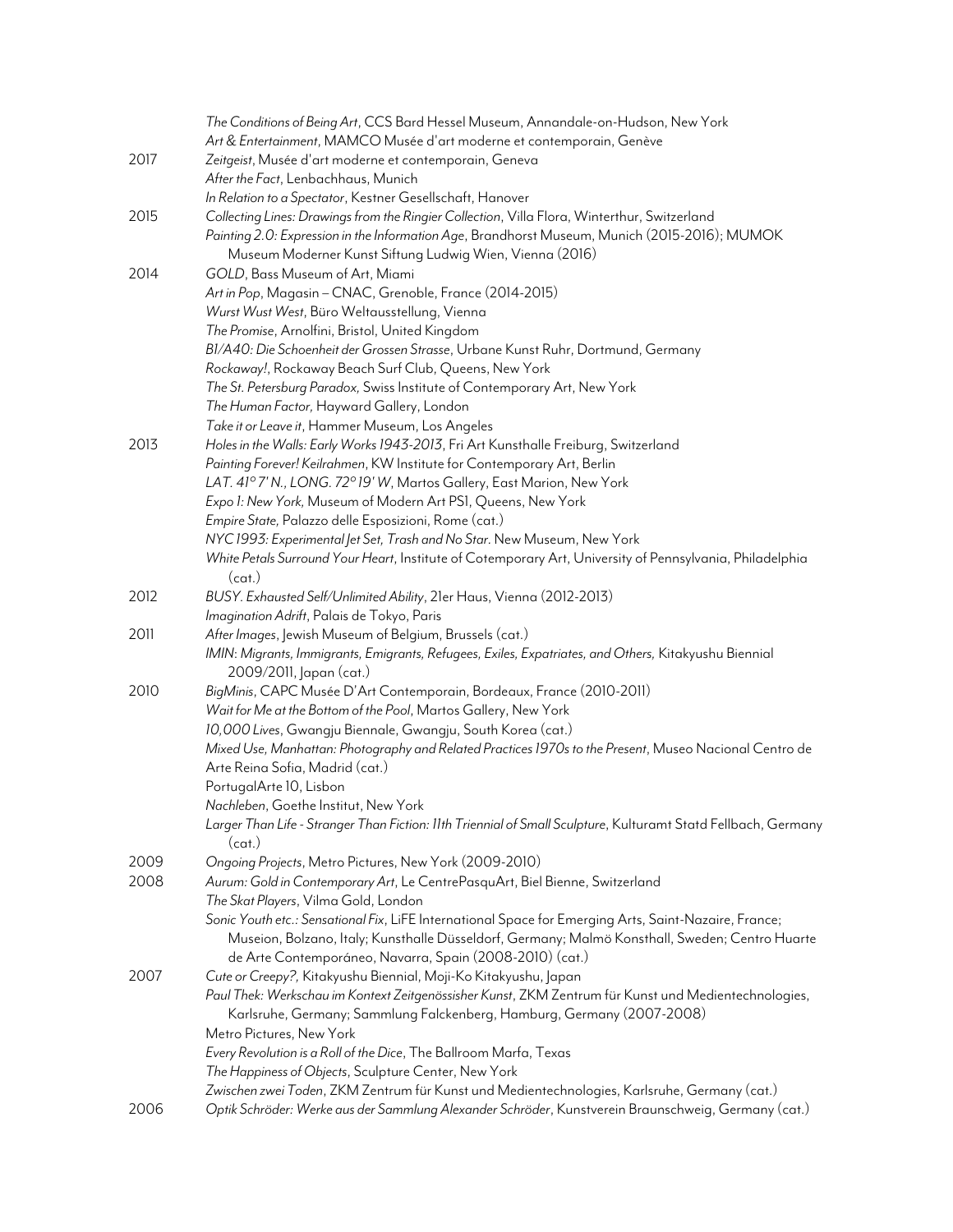|      | The Gold Standard, P.S.1 Contemporary Art Center, New York                                                                                                          |
|------|---------------------------------------------------------------------------------------------------------------------------------------------------------------------|
|      | Periferic 7 - Focussing lasi, Romania Biennial                                                                                                                      |
|      | Into Me/Out of Me, P.S.1 Contemporary Art Center, New York; KW Institute for Contemporary Art, Berlin;<br>MACRO Museo d'Arte Contemporanea, Rome (2006-2007) (cat.) |
|      | Dark Places, Santa Monica Museum of Art                                                                                                                             |
|      |                                                                                                                                                                     |
|      | Vincule a. Politicas de la Afectividad, Estiticas del Biopoder, Medialab Madrid, Spain                                                                              |
| 2005 | Das neue Europa: Kultur des Vermischens und Politik der Repräsentation, Generali Foundation, Vienna                                                                 |
|      | AUTOmobilisé, Galerie Error! Contact not defined., Bordeaux, France                                                                                                 |
|      | Something for Everyone (screening), Metro Pictures, New York                                                                                                        |
|      | Kunst in Schokolade, Museum Ludwig, Imhoff-Stollwerck-Museum, Cologne                                                                                               |
|      | Living and Working in Vienna, Kunsthalle Wien, Vienna                                                                                                               |
|      | Austrian Cultural Forum, New York                                                                                                                                   |
|      | Roy Arden, Michael Krebber, John Miller, Richard Telles Fine Art, Los Angeles                                                                                       |
|      | Orchard Gallery, New York                                                                                                                                           |
|      | Private View, 1980-2000: Collection Pierre Huber, Musée Cantonal des Beaux-Arts des Lausanne,<br>Switzerland                                                        |
|      | When Humour Becomes Painful, Migros Museum für Gegenwartskunst, Zurich                                                                                              |
|      | After All That Can Be Said, Galerie Kienzle & Gmeiner, Berlin                                                                                                       |
|      | Expérience de la Durée, Biennale d'Art Contemporain de Lyon, Lyon, France                                                                                           |
|      | Alle-gory, Mandarin, Los Angeles                                                                                                                                    |
|      | Talk to the Land, Andrew Kreps Gallery, New York                                                                                                                    |
|      | Superstars, Kunsthalle Wien, Vienna                                                                                                                                 |
|      | Synthesis and Distribution: Experiments in Collaboration, Pace University Galleries, New York                                                                       |
|      | Minimalist Kitsch & Visionäre Sammlung, Vol. 1, Haus Konstruktiv, Zurich                                                                                            |
|      | L'œuvre en programme, CAPC Museum of Contemporary Art, Bordeaux, France (cat.)                                                                                      |
| 2004 | Global Consulting, New York                                                                                                                                         |
|      | The Middle of the Day, MAMCO Musée d'Art Moderne et Contemporain, Geneva, Switzerland                                                                               |
|      | Body Display: Performative Installation, Secession, Vienna                                                                                                          |
|      | Before the End, Le Consortium, Dijon, France                                                                                                                        |
|      | Mike Kelley: The Uncanny, Tate Liverpool, England                                                                                                                   |
|      | The Big Nothing, Institute of Contemporary Art, University of Philadelphia, Pennsylvania                                                                            |
|      | Scream, IASPIS, Stockholm, Sweden                                                                                                                                   |
|      | Made in Berlin, Art Forum, Berlin                                                                                                                                   |
|      | Writing, Images, Ideas: Walter Benjamin and the Art of Present Day, Haus am Waldsee, Berlin                                                                         |
|      | Something for Everyone, Kunstraum Innsbruck, Innsbruck, Austria                                                                                                     |
|      | Channel O, CATV Project, Akiyoshidai International Art Village, Yamaguchi, Japan                                                                                    |
|      | Richard Telles Fine Art, Los Angeles                                                                                                                                |
|      | Last One on is a Soft Jimmy, Paula Cooper Gallery, New York                                                                                                         |
| 2003 | Drawings, Metro Pictures, New York                                                                                                                                  |
|      | Thirty Three Women: Three Poems by Pablo Picasso, Thomas Ammann Fine Art AG, Zurich (cat.)                                                                          |
| 2002 | From the Observatory, Paula Cooper Gallery, New York                                                                                                                |
|      | A Country Lane, Kerstin Engholm Galerie, Vienna                                                                                                                     |
| 2001 | John Miller, Fred Wilson, Pae White, Metro Pictures, New York                                                                                                       |
|      | Tele(visions): Kunst Sieht Fern, Kunsthalle Wien, Vienna (cat.)                                                                                                     |
| 2000 | American Art Today: Fantasies & Curiosities, Art Museum at Florida International University, Miami;                                                                 |
|      | Kunstraum Hans Widauer, Innsbruck, Austria (cat.)                                                                                                                   |
| 1999 | Drawn by, Metro Pictures, New York                                                                                                                                  |
|      | Pl@ytimes, Magasin-L'Ecole, Centre National d'Art Contemporain, Grenoble, France                                                                                    |
|      | Wir leben zwichen Wänden, Kunstamt Kreuzberg, Berlin                                                                                                                |
|      | Bad Bad: That's a Good Excuse, Staatliche Kunsthalle Baden-Baden, Germany (cat.)                                                                                    |
|      | Transmute, Museum of Contemporary Art, Chicago                                                                                                                      |
|      | Art in the Age of the Consumer: Works from the Collection of the Museum of Contemporary Art, Feldman                                                                |
|      | Gallery, Pacific Design Center, Los Angeles                                                                                                                         |
|      |                                                                                                                                                                     |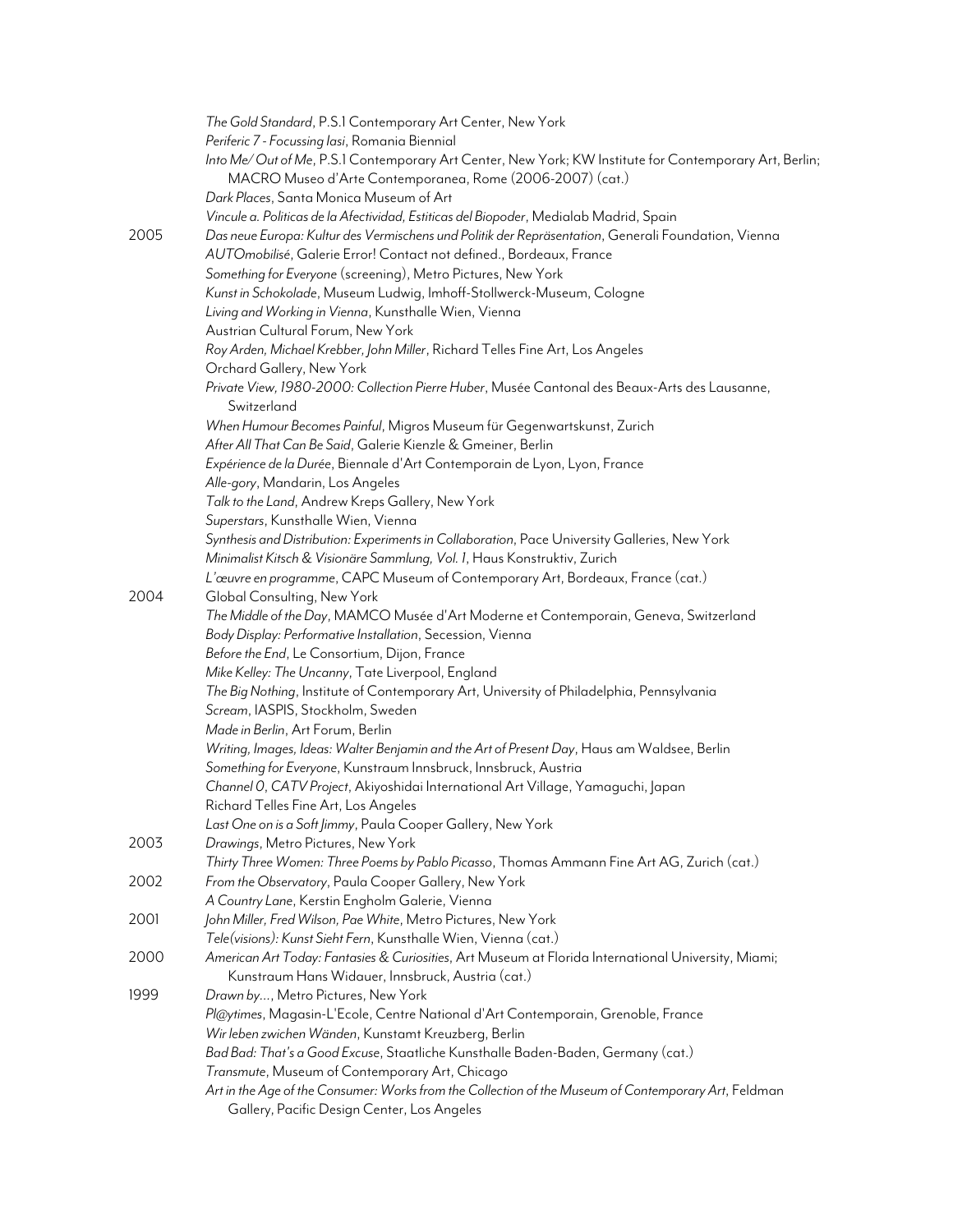|      | Stadtluft: der Urbane Raum als Medium von Macht, Kunstverein, Hamburg                                                                                                                                                        |
|------|------------------------------------------------------------------------------------------------------------------------------------------------------------------------------------------------------------------------------|
|      | Get Together: Art as Teamwork, Kunsthalle Wien, Vienna                                                                                                                                                                       |
|      | Malerie, INIT Kunst-Halle, Berlin                                                                                                                                                                                            |
|      | Das Versprechen der Fotografie, Kestner Gesellschaft, Hannover, Germany                                                                                                                                                      |
|      | Le Capital, Centre Régional d'Art Contemporain Languedoc-Roussillon, Séte, France (cat.)                                                                                                                                     |
| 1998 | 100 Years Secession, Secession Museum, Vienna                                                                                                                                                                                |
|      | Raum Aktueller Kunst Martin Janda, Vienna                                                                                                                                                                                    |
|      | Tell me a Story, Centre National d'Art Contemporain, Grenoble, France                                                                                                                                                        |
|      | Fast Forward, Kunstverein, Hamburg                                                                                                                                                                                           |
|      | Entropie zu Hause, Suermont Ludwig Museum, Aachen, Germany                                                                                                                                                                   |
| 1997 | Someone else with my Fingerprints, David Zwirner, New York; Galerie Hauser & Wirth, Zurich; August<br>Sander Archiv/SK Stiftung Kultur, Cologne; Kunstverein Munchen, Munich, Germany; Kunsthaus                             |
|      | Hamburg                                                                                                                                                                                                                      |
|      | Laying Low: Postminimalism/Scatter Art, Kunstnernes Hus, Wergelandsveien, Oslo, Norway (cat.)<br>Artists and Photography, Museum Fur Literatur am Oberrheim in Zusammenarbeit mit dem Cabinet des<br>Estampes, Geneva        |
|      | 79/97 An Exhibition of works by Curators of the Visual Arts Gallery, 1979-1997, Visual Arts Gallery, New York                                                                                                                |
|      | The Cold War is Over (or is it?), COCA Museum, Macao, Korea                                                                                                                                                                  |
|      | Now on View, Metro Pictures, New York                                                                                                                                                                                        |
|      | Display, The Charlottenborg Exhibition Hall, Copenhagen, Denmark (cat.)                                                                                                                                                      |
|      | At the Threshold of the Visible: Miniscule and Small-Scale Art, 1964-1996, Herbert F. Johnson Museum of Art,<br>Cornell University, Ithaca, New York; Meyerhoff Galleries, Maryland Institute of Art, Baltimore; Art         |
|      | Gallery of Ontario, Toronto; Art Gallery of Windsor, Ontario, Canada; Virginia Beach center for the<br>Arts, Virginia Beach, Virginia; Santa Monica Museum of Art; Edmonton Art Gallery, Edmonton,<br>Alberta, Canada (cat.) |
|      | Heaven: Private View, P.S.1 Contemporary Arts Center, New York                                                                                                                                                               |
|      | Revisions of Abstract Espressionism: Painting Between Vulgarity and the Sublime, Kunstverein Kreis Gütersloh                                                                                                                 |
|      | e.V., Gütersloh, Germany                                                                                                                                                                                                     |
| 1996 | Metro Pictures, New York                                                                                                                                                                                                     |
|      |                                                                                                                                                                                                                              |
|      | Do It (Home Version), Museum in Progress, Vienna                                                                                                                                                                             |
|      | Comic Depictions of Sex in American Art, Galerie Andreas Binder, Munich                                                                                                                                                      |
|      | Radical Images, 2 <sup>nd</sup> Austrian Triennial on Photography 1996, Neue Galerie am Landesmuseum Joanneum,<br>Graz, Austria; Grosser Saal der Kunsthalle Szombathely, Hungary (cat.)                                     |
|      | Intervention: Tendenzen im Schatten der Stadtplanung, Stiftung Starke, Berlin                                                                                                                                                |
|      | Artistes & Photographies, Cabinet des Estampes du Musee d'Art et d'Histoire, Geneva                                                                                                                                          |
|      | A/drift, Center for Curatorial Studies, Bard College, Annandale-on-Hudson, New York                                                                                                                                          |
|      | L'art du Plastique, Ecole Nationale Supérieure des Beaux-Arts, Paris                                                                                                                                                         |
|      | Art at the End of the 20th Century: Selections from the Whitney Museum of Contemporary Art, Alexander                                                                                                                        |
|      | Soutzos Museum, Athens; Museu d'Art Contemporani, Barcelona; Kunstmuseum Bonn, Germany                                                                                                                                       |
| 1995 | Altered States: American Art in the 90s, St. Louis Museum of Art, Missouri (cat.)                                                                                                                                            |
|      | Pittura-Immedia, Neue Galerie, Landesmuseum Joanneum and Kunstlerhaus, Graz, Austria                                                                                                                                         |
|      | Land Schaf(f)t, Stiftung Weimarer Klassik, Weimar, Germany                                                                                                                                                                   |
|      | Art in Suburbia, Jeffrey Deitch Art Advisory Services, New York                                                                                                                                                              |
|      | Metro Pictures, New York                                                                                                                                                                                                     |
|      | Malerei in den 90er Jahren, Neue Galerie, Landesmuseum Joanneum, Graz, Austria                                                                                                                                               |
| 1994 | Don't Look Now, Thread Waxing Space, New York (cat.)                                                                                                                                                                         |
|      | Suture-Phantasmen der Vollkommenheit, Salzburger Kunstverein, Salzburg, Austria (cat.)                                                                                                                                       |
|      | Who Chooses Who, Benefit Exhibition, New Museum of Contemporary Art, New York                                                                                                                                                |
|      | Up the Establishment, Sonnabend Gallery, New York                                                                                                                                                                            |
|      | Wind from the East, Kunstlerhaus Bethanien, Berlin                                                                                                                                                                           |
|      | Cloaca Maxima, Museum der Stadtentwasserung, Zurich (cat.)                                                                                                                                                                   |
|      | Metro Pictures, New York                                                                                                                                                                                                     |
|      | Mapping, Museum of Modern Art, New York                                                                                                                                                                                      |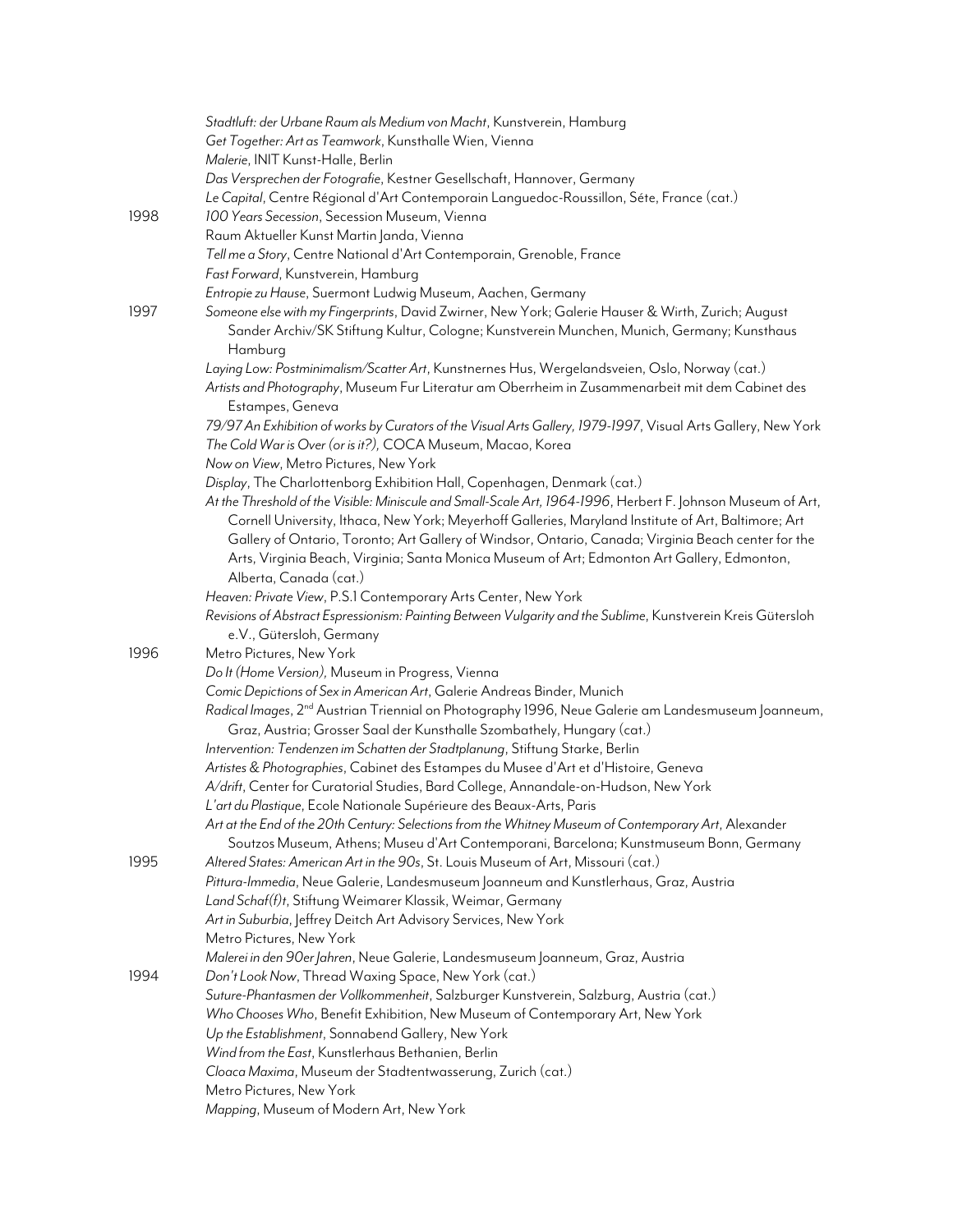|      | John Miller - Christina Frey, Kunsthalle Palazzo, Liestal, Switzerland (cat.)                            |
|------|----------------------------------------------------------------------------------------------------------|
|      | Critical Mass, Yale University School of Art, New Haven                                                  |
|      | Temporary Translation(s): Sammlung Schurmann, Deichtorhallen Hamburg, Germany (cat.)                     |
|      | The Century of the Multiple, Deichtorhallen Hamburg, Germany                                             |
|      | Frontiere, Galerie Bob von Oursow, Zurich                                                                |
| 1993 | Here's Looking At Me: Autoportraits Contemporains, ELAC, Lyon, France                                    |
|      | The Uncanny: Sonsbeek '93, Geementemuseum, Arnhem, The Netherlands (cat.)                                |
|      | Metro Pictures, New York                                                                                 |
|      |                                                                                                          |
|      | The Nightshade Family, Museum Fridericianum, Kassel, Germany (cat.)                                      |
|      | The Naming of Colors, White Colums, New York (cat.)                                                      |
|      | Abject Art: Repulsion and Desire in American Art, Whitney Museum of American Art, New York (cat.)        |
| 1992 | Dirty Data, Schürmann Sammlung, Ludwig Forum für Internationale Kunst, Aachen, Germany                   |
|      | Metro Pictures, New York                                                                                 |
|      | Re: Framing Cartoons, Wexner Art Center, Ohio State University, Columbus                                 |
|      | Sommersaustellung, Schloss Plon, Germany                                                                 |
|      | Walter Benjamin: Grenzfall und Erwartung, In collaboration with the Institut für Heuristik, Galerie      |
|      | Mulackstrasse 22, Berlin; Oberheinisches Dichtermuseum, Karlsruhe, Germany                               |
|      | Live in Your Head, Heligen Kreuserhof, School of Applied Arts, Vienna                                    |
|      | 1968, Fall from Fashion, Aldrich Museum of Contemporary Art, Ridgefield, Connecticut                     |
|      | Art Meets Ads, Stadtische Kunsthalle, Dusseldorf, Germany                                                |
|      | Getting to Know You, Kunstlerhaus Bethanien, Berlin; Leipzig, Germany                                    |
|      | Spielholle, Stadelschule, Frankfurt; Grazer Kunstverein, Graz, Austria; Galerie Sylvana Lorenz, Paris    |
| 1991 | Currents, Institute of Contemporary Art, Boston                                                          |
|      | 1991 Biennial Exhibition, Whitney Museum of American Art, New York (cat.)                                |
|      | Anni Novanta, Museo Communale d'Arte Contemporanea, Bologna, Italy                                       |
|      | Lost Illusions, Vancouver Art Gallery, Vancouver, BC (cat.)                                              |
|      | Hybrid Abstract, Ufdam Gallery, Bennington College, Bennington, Vermont                                  |
| 1990 | Drawings, Metro Pictures, New York                                                                       |
|      | The Koln Show, Galerie Sophia Ungers and Tanja Grunert, Cologne                                          |
|      | Art Supplies and Utopia, Ralph Wernicke, Stuttgart, Germany (cat.)                                       |
|      | Nachschub, The Koln Show, Cologne (cat.)                                                                 |
|      | Just Pathetic, Rosamund Felsen Gallery, Los Angeles                                                      |
|      | In the Beginning, Cleveland Center for Contemporary Art, Cleveland                                       |
|      | Viewpoints Towards the 90's: Three Artists from Metro Pictures, Part II, Seibu Galleries, Tokyo (broch.) |
| 1989 | A Climate of Site, Galerie Barbara Farber, Amsterdam (cat.)                                              |
|      | Avant 1989, Villa Gillet-Frac Rhone-Alpes, Lyon, France (cat.)                                           |
|      | Metro Pictures, New York                                                                                 |
|      | Bruges La Morte, Bruges, Belgium                                                                         |
|      | John Miller, Gary Mirabelle, Lawrence Weiner, American Fine Arts Co., New York                           |
|      | Information, Terrain Gallery, San Francisco                                                              |
|      |                                                                                                          |
|      | Self Evidence, Los Angeles Contemporary Exhibitions, Los Angeles                                         |
| 1988 | syn - SERVICE, Robbin Lockett Gallery, Chicago                                                           |
|      | A 'Drawing' Show, Cable Gallery, New York                                                                |
|      | Tableux: Vivant/Morte, Installation, San Diego                                                           |
|      | Metro Pictures, New York                                                                                 |
| 1987 | CalArts: Skeptical Beliefs, Renaissance Society at the University of Chicago; Newport Harbor Museum,     |
|      | Newport Beach, California (cat.)                                                                         |
|      | Metro Pictures, New York                                                                                 |
| 1986 | Signs of Painting, Metro Pictures, New York                                                              |
|      | The Gallery Show, Exit Art, New York                                                                     |
|      | Abstract Appropriation, Grey Art Gallery, New York University, New York                                  |
|      | A New Abstraction, New City, Venice, California                                                          |
| 1985 | 1985 Biennial Exhibition, Whitney Museum of American Art, New York                                       |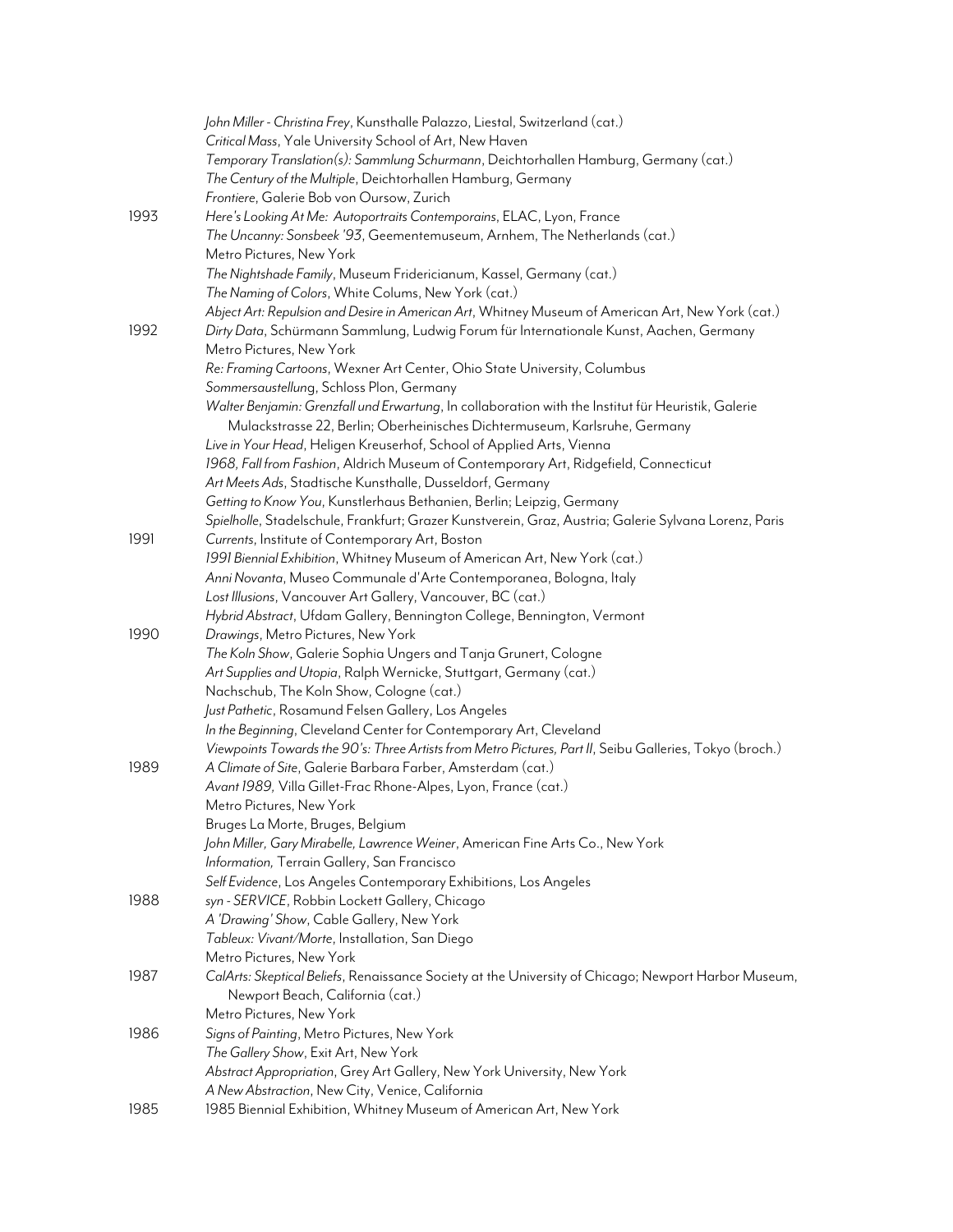|      | Metro Pictures, New York                                                                             |
|------|------------------------------------------------------------------------------------------------------|
|      | Black and White, Los Angeles Institute of Contemporary Art, Los Angeles                              |
|      | Correspondences: New York Art Now, La Foret Museum, Tokyo (cat.); Tochigi Prefectural Museum of Fine |
|      | Arts, Tochigi, Japan; Tazaki Hall, Espace Media, Kobe, Japan                                         |
|      | Smart Art, Carpenter Center for the Visual Arts, Harvard University, Cambridge, Massachusetts        |
| 1984 | Urban Confrontations, Ben Shahn Gallery, Paterson College, Wayne, New Jersey                         |
|      | Metro Pictures, New York                                                                             |
| 1983 | Hallwalls Contemporary Arts Center, Buffalo, New York (cat.)                                         |
|      | Art on Paper, Weatherspoon Art Gallery, Univ. of North Carolina at Greensboro                        |
|      | Artist's Books/Booked Art, Ystad Konstmuseun, Ystad, Sweden; Kristianstad, Sweden                    |
|      | Konstmuseum and Norrkopings Konstmuseum, Sweden                                                      |
| 1982 | London/New York, Lisson Gallery, London                                                              |
|      | Selections, Artists Space, New York                                                                  |
|      | Drawing Show, Los Angeles Contemporary Exhibitions, Los Angeles                                      |
|      | Real Life Magazine Presents, White Columns, New York                                                 |
| 1981 | Mudd Video 4, Mudd Club, New York                                                                    |
|      | Noise Festival, White Columns, New York                                                              |
|      | Beware of the Dog!, Mudd Club, New York                                                              |
|      | Video, Anthology Film Archives, New York                                                             |
| 1979 | 10 Artists Videotapes, Los Angeles Institute of Contemporary Art, California                         |
|      | Manifesto Show, 5 Bleecker Street, New York                                                          |
| 1978 | Short Videotapes, Anthology Film Archives, New York                                                  |
|      | Artwords and Bookworks, Los Angeles Institute of Contemporary Art, California                        |
|      |                                                                                                      |

#### EXHIBITIONS ORGANIZED BY THE ARTIST

| 2020 | Lost in America, Neuer Berliner Kunstverein, Berlin                                         |
|------|---------------------------------------------------------------------------------------------|
| 2019 | Absolute Thresholds (Organized with Elisa R. Linn and Lennart Wolff), Francesca Pia, Zurich |
| 2013 | Bad Conscience, Metro Pictures, New York                                                    |
| 2009 | Regift, The Swiss Institute of Contemporary Art, New York                                   |

## SELECTED PERFORMANCES

| 2008 | XXX Macarena (with Jutta Koether), Artists Space, New York                           |
|------|--------------------------------------------------------------------------------------|
|      | Music Performance: Jutta Koether and John Miller, Neuer Berliner Kunstverein, Berlin |
| 2007 | Tony Conrad, Mike Kelley, Jutta Koether and John Miller, Friedrich Petzel, New York  |

#### SELECTED MONOGRAPHS AND AUTHORED PUBLICATIONS

| 2018 | Reconstructing a Public Sphere. Koenig Books, Cologne.                                                         |
|------|----------------------------------------------------------------------------------------------------------------|
|      | The Middle of the Day (Volume 4). Museum im Bellpark, Kriens, and Koenig Books, Cologne.                       |
| 2016 | Gartenfeld, Alex, ed. John Miller: I Stand, I Fall. ICA Miami and Koenig Books, London.                        |
| 2015 | Nickas, Bob and John Miller. John Miller and Richard Hoeck: More Alive Than Those Who Made Them.               |
|      | WhiteWalls Inc., Chicago.                                                                                      |
|      | Miller, John. Mike Kelley: Educational Complex. Afterall Books, London.                                        |
| 2013 | Carmen's Fashion Do's and Don't's (as told to Aura Rosenberg, John Miller and Frank Lutz), self-published, New |
|      | York.                                                                                                          |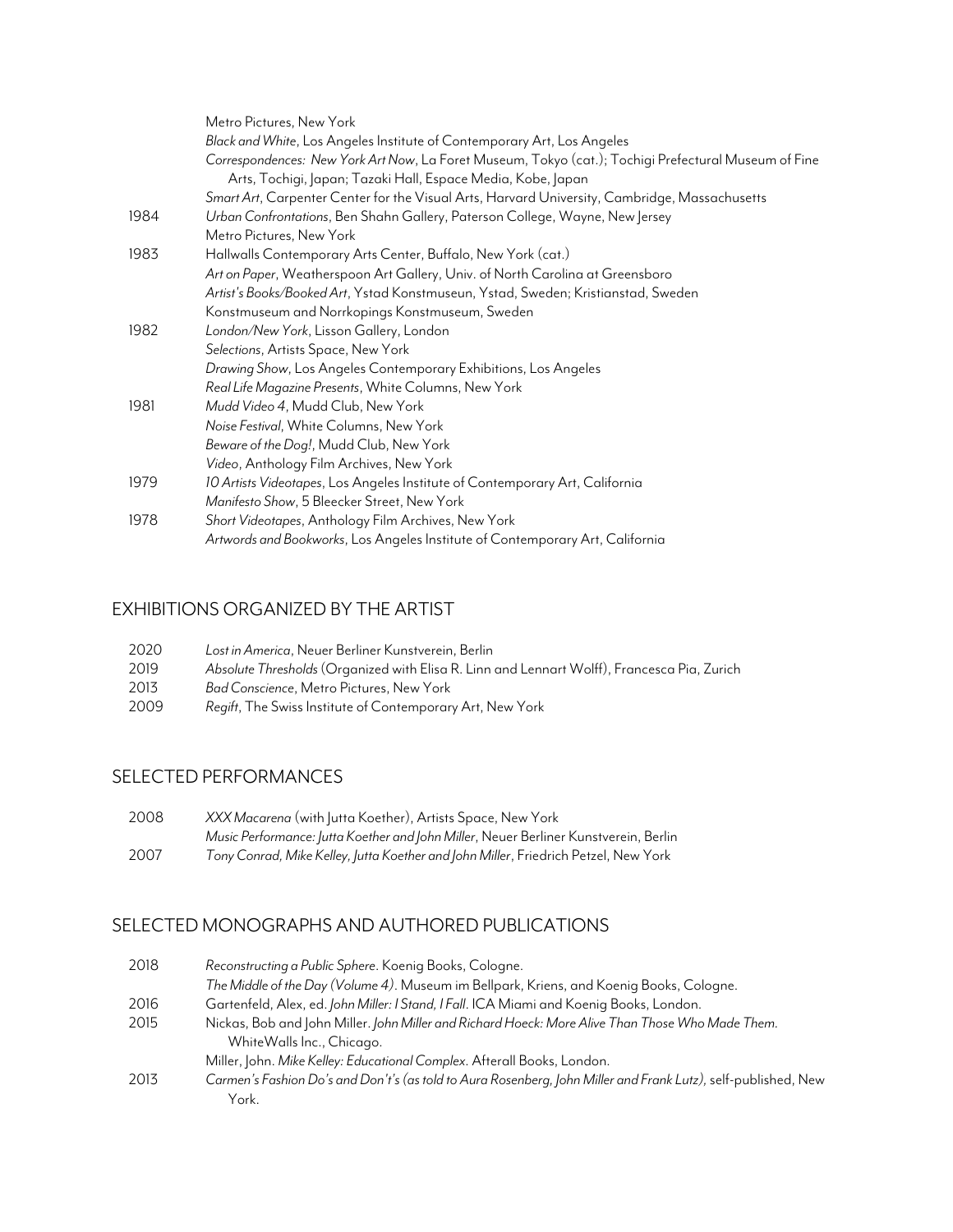|      | Alberro, Alexander, ed. John Miller: The Ruin of Exchange and Other Writings on Art, JRP Ringier, Zurich and<br>Les presses du reel, Dijon.                                                                |
|------|------------------------------------------------------------------------------------------------------------------------------------------------------------------------------------------------------------|
| 2010 | Miller, John, Jutta Koether and Tony Conrad. XXX Macarena: Performance, Kunsthalle Zürich, 28. August<br>2009. 12" vinyl record, 41:54 min., Nursery/Primary Information, New York.                        |
| 2009 | Miller, John and Jutta Koether. Selling Short: XXX Macarena. Import series audio CD, MFC-Michéle Didier,<br>Brussels and Les presses du reel, Dijon.                                                       |
|      | Shooting Log, MFC-Michéle Didier, Brussels.                                                                                                                                                                |
| 2008 | Between Artists: Maria Eichhorn/John Miller, A.R.T. Press, New York.                                                                                                                                       |
| 2006 | In Person: Robot, audio CD, North Drive Press, New York                                                                                                                                                    |
| 2005 | Miller, John and Richard Hoeck. Something for Everyone, video, 29:24 min, Hoeck-Miller-Riff Productions,<br>Vienna.                                                                                        |
| 2004 | I've been listening to depressing music lately. Maybe because I'm depressed, Cabinet des estampes, Geneva<br>and Walther König Verlag, Cologne.                                                            |
| 2003 | Fatalism and Fun, Support Agentur, Berlin.                                                                                                                                                                 |
| 2001 | When Down Is Up: Selected Writings, trans. Thomas Atzert, Revolver Verlag, Frankfurt-am-Main.                                                                                                              |
| 2000 | Miller, John and Takuji Kogo. Wake-Up Time, Neuer Aachener Kunstverein, Aachen, Germany.<br>it looked comical: each house had a chimney rising into the sky, but nothing next to it, Cabinet des estampes, |
|      | Geneva.                                                                                                                                                                                                    |
|      | The Price Club: Selected Writings, 1977-1996, JRP Editions, Geneva and Les presses du reel, Dijon.                                                                                                         |
| 1997 | A Trail of Ambiguous Picture Postcards, Korinsha Press, Kyoto and the Center for Contemporary Art,<br>Kitakyushu.                                                                                          |
| 1996 | It was a beautiful day, in the seventies. I watched people on pogo sticks in the park, Cabinet des estampes,<br>Geneva and Kunstbüro, Museum für Literatur am Oberrhein, Karlsruhe.                        |
| 1995 | Compiled by Bernd G,. Milla. "Art as Discourse," Sprechen .ber Kunst, Oktagon Verlag, Stuttgart, Germany.                                                                                                  |
| 1986 | Weissman, Benjamin, ed. The True Voice,                                                                                                                                                                    |
| 1982 | Miller, John and Dan Walworth, eds. Cave Canem, Cave Canem Books, New York.                                                                                                                                |
|      | Contamination, Cave Canem Books, New York; excerpted in Details, Musée de Grenoble (1981)                                                                                                                  |
| 1981 | Mixup, 45 rpm vinyl disc (face 1: Mixup, face 2: Hi Sheriffs or Blue), Tweet Records, New York; excerpt face 1:                                                                                            |
|      | Mixup included in Tellus, no. 7., audiocassette.                                                                                                                                                           |
| 1980 | Text, self-published, New York.                                                                                                                                                                            |
| 1979 | Cunematic Moments, self-published, New York.                                                                                                                                                               |

## SELECTED ARTICLES AND ESSAYS BY THE ARTIST

| 2020 | Miller, John. "Obituaries: John Baldessari," Texte Zur Kunst (June): 176-178.                                   |
|------|-----------------------------------------------------------------------------------------------------------------|
| 2018 | "Politics of Hate in the U.S.A.: Anti-Semitism and Conspiracy Theory." In Douglas Eklund and lan Alteveer.      |
|      | Everything is Connected: Art and Conspiracy. Metropolitan Museum of Art, New York: 166-169.                     |
| 2016 | "MUSE: LIFE BEFORE (AND AFTER) (AND DURING) THE DIGITAL REVOLUTION," Art in America                             |
|      | $(May): 66-67.$                                                                                                 |
|      | "Tony Conrad: 1940-2016," Artforum (Summer): 86.                                                                |
|      | "Role Play," Mousse (Summer): 148.                                                                              |
| 2014 | "The Ruin of Exchange (2009)," Mousse (December - January 2015): 200-203.                                       |
|      | "Esthetics from Acorns (1992)," Mousse (December - January 2015): 198-200.                                      |
|      | Decter, Josh. Art is a Problem. Edited with an introduction by John Miller. JRP Ringier, Zurich and Les presses |
|      | du réel, Dijon, France.                                                                                         |
| 2013 | "This impossibility of psychedelia." In Only parts of us will never touch parts of others. Gallery Thaddaeus    |
|      | Ropac, Salzburg/Paris: 107-19.                                                                                  |
|      | Text Zur Kunst (March) (editor)                                                                                 |
|      | "The View from the Top: Empire State," In Empire State. Daminia editore S.p.A., Milan: 30-7.                    |
| 2012 | "Mike Kelley (1954-2012): Ten Tributes," Frieze (April): 127.                                                   |
| 2011 | "Tomorrow is the Question: John Miller on the Art of Ilene Segalove," Artforum (October): 262.                  |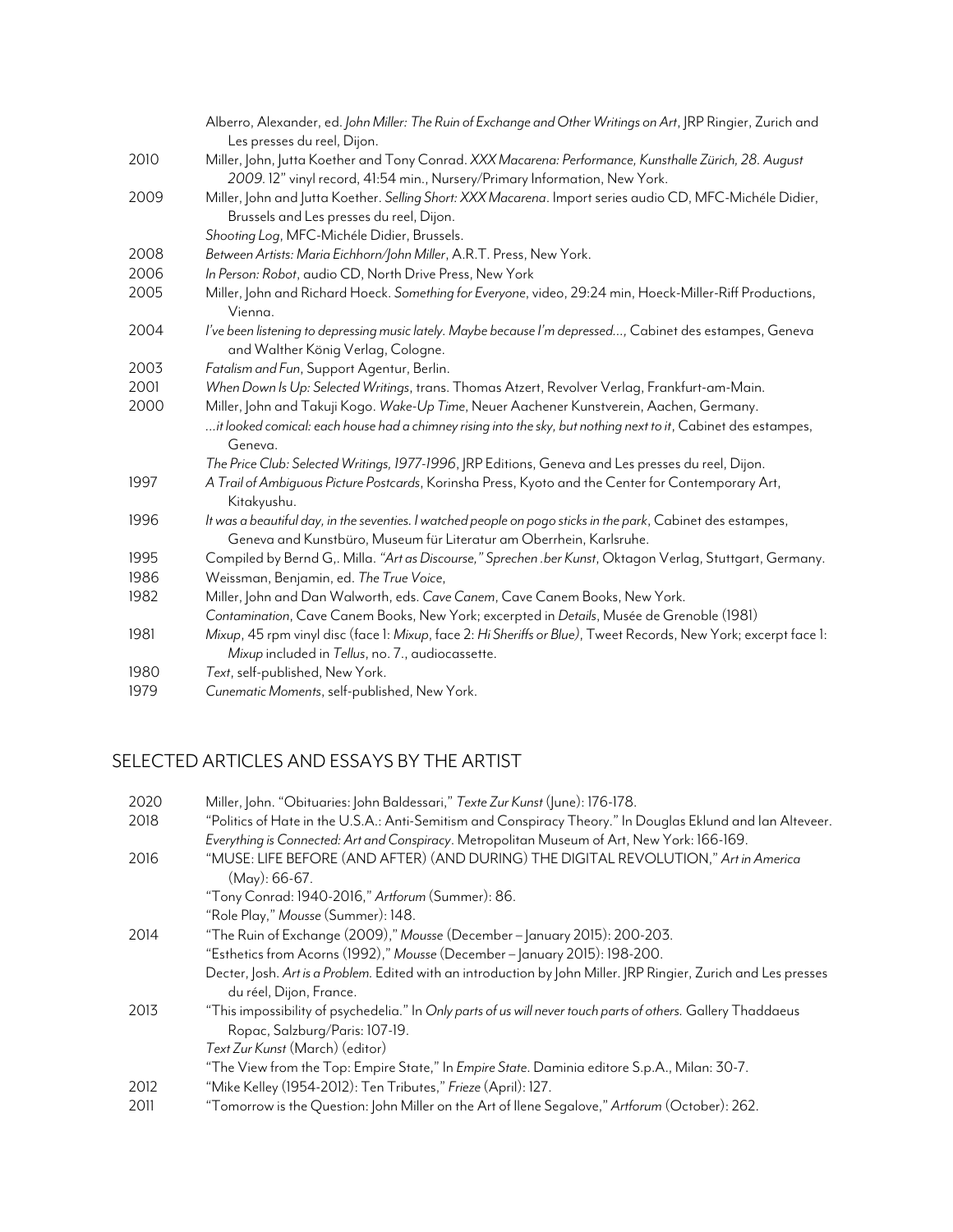|      | "Art Schools, the Internet, and the Violen-Playing Mermaids: A Conversation between John Miller and                                                                                |
|------|------------------------------------------------------------------------------------------------------------------------------------------------------------------------------------|
|      | Tony Conrad," Mousse Magazine (April/May): 48-61.                                                                                                                                  |
|      | "Body of Influence: Six Views on Paul Thek," Artforum (January): 164.                                                                                                              |
| 2010 | "1000 Words: Public Image Limited," Artforum (January): 162-3.                                                                                                                     |
| 2009 | "The Ruin of Exchange," Peep-Hole Sheet (Fall).                                                                                                                                    |
| 2008 | "Pop by Other Means," In Sonic Youth etc.: Sensational Fix. LiFE Saint-Nazaire; Museion, Bolzano; Verlag                                                                           |
|      | der Buchhandlung Walther König, Cologne: 130-2.                                                                                                                                    |
| 2006 | "John Miller on Nicolas Guagnini," BOMB Magazine (Summer): 8-9.                                                                                                                    |
|      | "Double or Nothing," Artforum (April): 220-7.                                                                                                                                      |
| 2005 | "Traces of Corporeality in the Ramble." In Theft is Vision, edited by Bob Nickas, JRP Ringier, Zurich and Les<br>presses du reel, Dijon: 42-52.                                    |
|      | "439 KB," Next Level: if, No. 7 (Ed. 1, Vol. 4), Blue Modernist Ltd., London: 112-5.                                                                                               |
|      | "Sarah Lucas," Artforum (October): 269.                                                                                                                                            |
| 2004 | Total Transparency. Berlin: Support Agentur.                                                                                                                                       |
| 2003 | With Robert Nickas, "Traces of Corporeality in the Ramble." In Into the Abyss, Powerhouse Books, New<br>York: 20-5.                                                                |
| 2002 | "Trisha Donnelly," Artforum (Summer): 164-5.                                                                                                                                       |
| 1998 | Babias, Marius, and Achim Könneke, eds. Heil Hitler! Have a Nice Day! Die neue Politik des Hasses in den<br>U.S.A. Die Kunst des Öffentlichen, Verlag der Kunst, Dresden: 186-229. |
|      | "Die therapeutische Institution oder Die Gnade der Prasenz," Secession: das Jahrhundert der Künsterlischen<br>Freiheit, Prestel Verlag, Munich: 17-28.                             |
|      | "Playing the Game," For A/drift, Bard College, Center for Curatorial Studies, Annandale-on-Hudson: 93-5<br>(cat.).                                                                 |
| 1997 | Hoeck, Richard. Transatlantik Echoes: John Miller, God's Country, Postwar Prehistory, ID Verlag, Berlin.                                                                           |
| 1996 | "Paradise Lost," For Jane Dickson: Paradise Alley. New York: Whitney Museum of Contemporary Art.                                                                                   |
|      | "Be Here Now: the Image of History," For Face à l'Histoire, Centre Georges Pompidou, Paris.                                                                                        |
|      | Von Bismarck, Beatrice, Diethelm Stoler, and Ulf Wuggenig, eds. "Cultural Studies" in Games Fights                                                                                 |
|      | Collaborations: Das Spiel von Grenze und Uberschreitung. Lüneburg: Kunstraum der Universität<br>Lüneburg; Stuttgart: Cantz Verlag.                                                 |
|      | "Day by Day," Arbeit/Freizeit, Berlin: EA-General Aktiengesellschaft "Day by Day / Tag für Tag," Maria                                                                             |
|      | Eichorn: Arbeit/Freizeit, Generali Foundation, Vienna (1996): 123–133 (German), 135-143 (English).                                                                                 |
|      | Transforming the Esthetic Field: the Cold War is Over (if You Want it). Macao: Macao Museum of                                                                                     |
|      | Contemporary Art.                                                                                                                                                                  |
|      | "I Want to be (a Desiring) Machine," Kritik (2): 67-71.                                                                                                                            |
| 1994 | "Jason Rhoads," Artforum (January): 88.<br>"Bob Flanagan: The Kitchen," Texte zur Kunst (March): 98-100.                                                                           |
|      | "Conflict of Interest," ACME Journal 1 (3): 72-5.                                                                                                                                  |
|      | "Clubs for America," For The Use of Pleasure, Terrain Gallery, San Francisco.                                                                                                      |
|      | "Discussion: Too Young to be a Hippy, Too Old to be a Punk," Be Magazin 1 (1): 119-23.                                                                                             |
|      | "Suture and Picture Theory," For Suture: Phantasm der Volkommenheit. Salzburg: Salzburger Kunstverein.                                                                             |
| 1993 | "The Poet as Janitor," For Mike Kelley Catholic Tastes, Whitney Museum of American Art, New York.                                                                                  |
|      | Kelley, Mike. Mike Kelley (Interview). Los Angeles: A.R.T. Press: 7-51; excerpted in Bomb New York (Winter):                                                                       |
| 1992 | 26-31; republished in Between Artists: Twelve Contemporary Artists Interview, A.R.T. Press, Los Angeles<br>$(1996): 103 - 30.$                                                     |
|      | "When Activism Becomes Quietism," Acme Journal (Spring): 51-2.                                                                                                                     |
|      | "The Avant-Garde, Sublimation and the Patriarchy," The Lectures 1991, Witte de With, Rotterdam.                                                                                    |
|      | "Esthetics from Acorns," Dirty Data, Ludwig Forum für internationale Kunst, Aachen: 71-4.<br>"A Round Table on Criticism: Criticism and Use Value," M/E/A/N/I/N/G (May): 25-6.     |
|      | "Curating and Materialism," Meta (2): 14-6.                                                                                                                                        |
|      | "Disappearing into the Woodwork," For Gemischtes Doppel/Mixed Double, EA-Generali, Vienna,                                                                                         |
|      | Foundation and Weiner Secession: 60–2 (English), 63–6 (German).                                                                                                                    |
|      | "Dreaming is Almost Free: Audiocassettes at Bilka," Parciours Europeen III: L'Allemagne, Musee d'Art<br>Moderne de la Ville de Paris.                                              |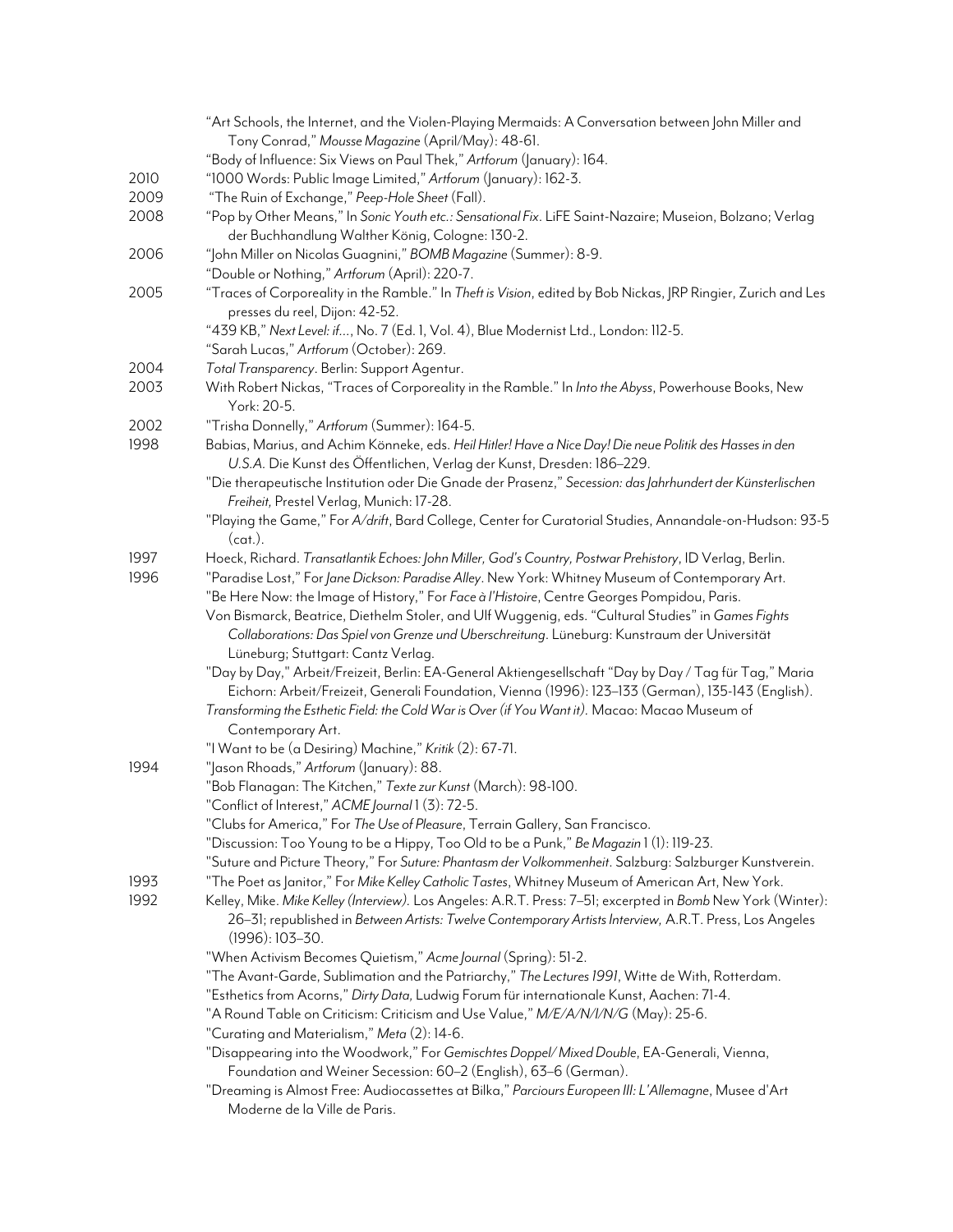|      | "The Show You Love to Hate: a Psychology of the Mega-Exhibition," Autoren von Texte zur Kunst halten                                                                                                                                                     |
|------|----------------------------------------------------------------------------------------------------------------------------------------------------------------------------------------------------------------------------------------------------------|
|      | Reden u.a. auf der Documenta IX, Texte zur Kunst.                                                                                                                                                                                                        |
| 1991 | Stockholder, Jessica. Formalism and Its Other. Witte de With, Rotterdam; Renaissance Society, Chicago<br>(cat.).                                                                                                                                         |
|      | "The Body as Site," Flash Art (November): 98-9.                                                                                                                                                                                                          |
| 1990 | "The Weather is Here, Wish You Were Beautiful," Artforum (May): 152-9.                                                                                                                                                                                   |
|      | Wernicke, Ralph, ed. Art Supplies and Utopia. Galerie Ralph Wernicke, Stuttgart.                                                                                                                                                                         |
| 1989 | "Lecture Theatre: Peter Halley's 'Geometry and the Social'," Artscribe International, London (March/April):<br>64-5.                                                                                                                                     |
|      | "The Greenberg Effect," Arts Magazin (December): 61.                                                                                                                                                                                                     |
|      | "El corte más profundo: Notas sobre la técnica de John Baldessari," Ni por ésas / Not Even So. Madrid:<br>Ministerio de Cultura; reprinted as "The Deepest Cut: Montage in the Work of John Baldessari,"<br>Artscribe International, London (May): 52-6. |
| 1988 | "Please Pass the Orb," CalArts: Skeptical Belief(s), The Renaissance Society, Chicago.                                                                                                                                                                   |
|      | "The Consumption of Everyday Life," Artscribe International, London (January/February): 46-52.                                                                                                                                                           |
|      | The Mortification of the Sign: Mike Kelley's Felt Banners, The Renaissance Society, Chicago: 16-23.                                                                                                                                                      |
|      | "The Mnemonic Book: Ed Ruscha's Fugitive Publications," Parkett (18): 66–71 (English), 74–9 (German).                                                                                                                                                    |
|      | "Here, There and Everywhere," New Observations (December): 19.                                                                                                                                                                                           |
| 1987 | "Jacques Lacan's 'Television'," Artscribe International, London (November/December): 40-1.                                                                                                                                                               |
|      | "Baudrilliard and His Discontents," Artscribe International, London (May): 49-51.                                                                                                                                                                        |
|      | "In the Beginning there was Formica," Artscribe International, London (March/April): 36-42.                                                                                                                                                              |
|      | "Swiss Family Robbins," Real Life Magazine (16): 10-1.                                                                                                                                                                                                   |
|      | "What you don't see is what you get: Allan McCollum's Surrogates, Perpetual Photos and Perfect<br>Vehicles," Artscribe International, London (January/February): 32-6.                                                                                   |
| 1986 | Weissman, Benjamin, ed. "The True Voice," In Storytellers 1 (1). Foundation for Art                                                                                                                                                                      |
|      | Resources, Los Angeles.                                                                                                                                                                                                                                  |
| 1984 | "The Commodity As A Country Music Theme," LAICA Journal, Los Angeles Institute of Contemporary Art<br>(Spring): 26-30.                                                                                                                                   |
| 1983 | Barney, Fred & Barney Press (no. 30): 28-30.                                                                                                                                                                                                             |
| 1982 | Real Life Magazine (Spring/Summer): 22-24.                                                                                                                                                                                                               |
| 1981 | Musard, Yve, ed. Details, Grenoble Museum of Art, Paris.                                                                                                                                                                                                 |

#### SELECTED BIBLIOGRAPHY

| 2020 | Where Art Might Happen: The Early Years of CalArts. Kunsthaus Graz and Kestner Gesellschaft, Hanover.       |
|------|-------------------------------------------------------------------------------------------------------------|
|      | de Orlov, Genevieve Lipinsky. "Mourning In A Time of Morality" Texte Zur Kunst (September): 232-235.        |
| 2018 | Eklund, Douglas and Ian Alteveer. Everything is Connected: Art and Conspiracy. Metropolitan Museum of       |
|      | Art, New York: 110, 127, 166-169.                                                                           |
|      | Kennicott, Philip "Who'll Buy That Conspiracy?," The Washington Post (November 5):cover, C3.                |
|      | 33 Bienal São Paulo Catalogue of the Exhibition. Bienal São Paulo: 81-84.                                   |
| 2017 | Indiana, Gary. "Back in The Frame," T Magazine (February 19): 226-231.                                      |
|      | Lipkin, Ilya. "Middle of the Day," Periodico (December): 42-50.                                             |
| 2016 | Vogel, Wendy. "John Miller at the Institute of Contemporary Art," Art in America (June/July): 149-150.      |
|      | Morrissey, Siobhan. "At ICA Miami, Artist John Miller Looks at Life with Double Vision," MiamiHerald.com    |
|      | (May 5).                                                                                                    |
|      | Ammer, Manuela, Achim Hochdörfer, and David   oselit, eds. Painting 2.0: Expression in the Information Age, |
|      | Museum Brandhorst, Munich, MUMOK, Vienna and Delmonico Prestel, Munich: 58.                                 |
|      | Sabbaghzadeh, Darius. "John Miller: Richard Telles," Flash Art (June-July-August): 134-135.                 |
|      | Howarth, Dan. "John Miller's Lost Maze in Miami Disorientates Visitors," DeZeen.com (March 24).             |
|      | Braithwaite, Hunter. "Miller's Crossing," Ocean Drive Magazine (February): 112.                             |
|      | Braithwaite, Hunter. "Newsmaker: John Miller," BlouinArtInfo.com (February 13).                             |
|      |                                                                                                             |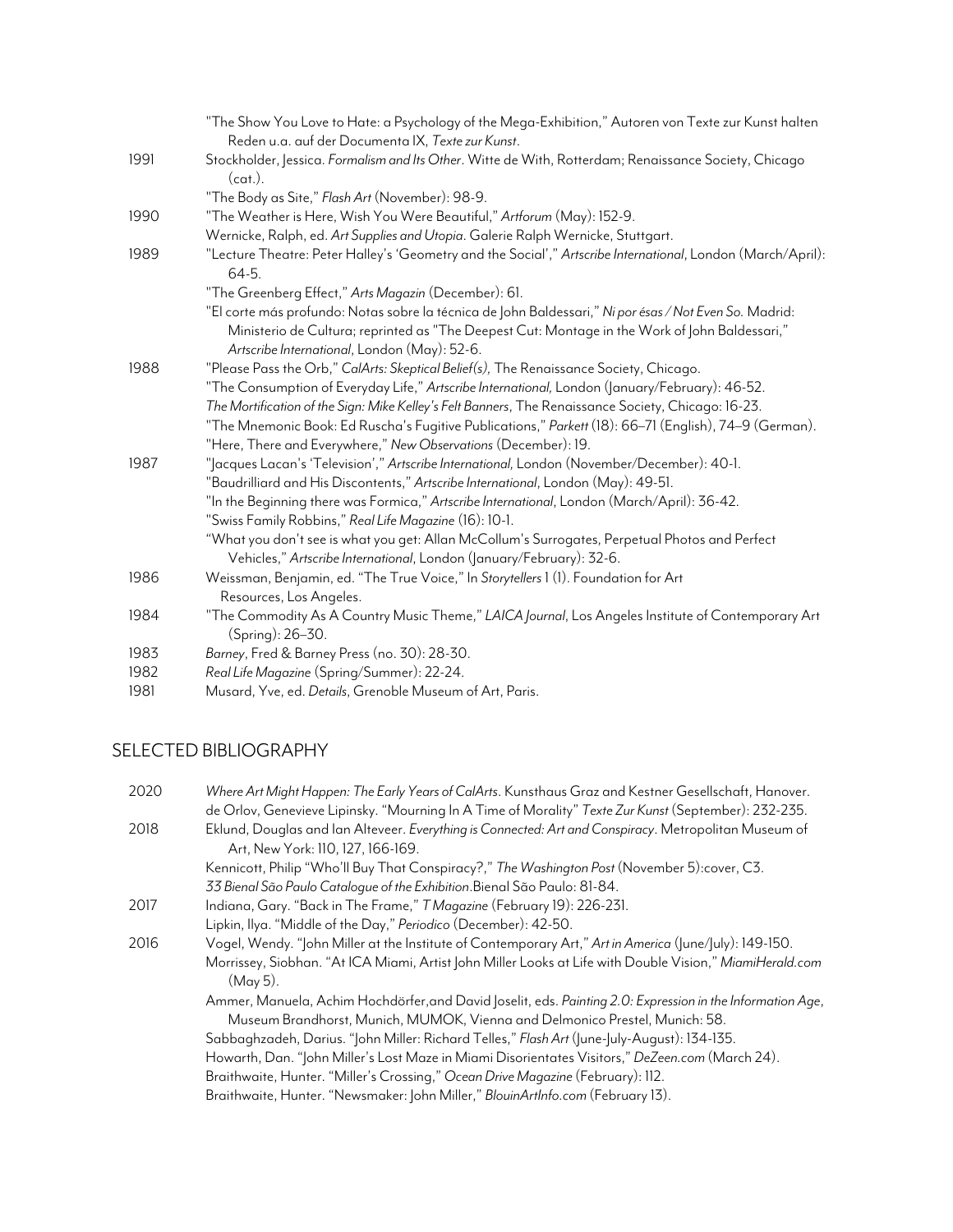|      | Tracy, Liz. "John Miller's 'I Stand, I Fall' at ICA Leaves No Philosophical or Visual Stone Unturned,"<br>MiamiNewTimes.com (February 24).                                                                                                         |
|------|----------------------------------------------------------------------------------------------------------------------------------------------------------------------------------------------------------------------------------------------------|
| 2015 | Williams, Christopher. "John Miller Through Time and Space," InterviewMagazine.com (February 23).<br>Reisman, David. "John Miller," Frieze (Issue 169, March).                                                                                     |
|      | Simmons, William J. "John Miller," Modern Painters (April): 97.                                                                                                                                                                                    |
|      | Dawson, Jessica. "Double Vision: Painter John Miller Is In Two Places at Once," villagevoice.com (January<br>21).                                                                                                                                  |
| 2014 | Burton, Johanna and Anne Ellegood, eds. Take It or Leave It: Institution, Image, Ideology. Prestel, New York<br>and The Hammer Museum, Los Angeles.                                                                                                |
|      | Pukemova, V. Olaf Breuning, Tony Matelli, John Miller. Gary Tatintsian Gallery, Moscow: pages<br>unnumbered.                                                                                                                                       |
|      | Marshall, Piper. "The Costliness of Our Attachments: On 'Bad Conscience' at Metro Pictures," Texte Zur<br>Kunst (June): 237-242.                                                                                                                   |
|      | Smith, Roberta. "The St. Petersburg Paradox at the Swiss Institute," NYtimes.com (August 7).                                                                                                                                                       |
|      | Rugoff, Ralph, ed. The Human Factor: The Figure in Contemporary Sculpture. Hayward Publishing, London:<br>140-144.                                                                                                                                 |
|      | "'Bad Conscience' at Metro Pictures," The New Yorker (February 10): 13.                                                                                                                                                                            |
|      | McClemont, Doug. "'Bad Conscience at Metro Pictures," ARTnews (March): 92.                                                                                                                                                                         |
|      | Piejko, Jennifer. "'Bad Conscience' at Metro Pictures," Art Agenda (February 14).                                                                                                                                                                  |
|      | Farago, Jason. "Critic's Pick: 'Bad Conscience' at Metro Pictures," Artforum.com (February 17).                                                                                                                                                    |
|      | Borland, Jenny. "Bad Conscience: Metro Pictures, New York," Spike (Issue 39): 148-149.                                                                                                                                                             |
| 2013 | Gartenfeld, Alex and Norman Rosenthal, eds. Empire State. Skira editore S.p.A, Milan: 134-5.                                                                                                                                                       |
|      | Gioni, Massimiliano and Gary Carrion-Murayari. NYC 1993: Experimental Jet Set, Trash and No Star. New<br>Museum, New York: 115.                                                                                                                    |
|      | LInformation: The Kitakyushu Biennial World Tour 2013. Art Institute Kitakyushu, Japan: unpaginated.                                                                                                                                               |
| 2012 | Doran, Anne. "John Miller at Metro Pictures," Art in America (April): 114.                                                                                                                                                                         |
|      | Rosenberg, Karen. "John Miller, 'Suburban Past Time,'" The New York Times (February 17): C27<br>Wilson, Michael. "John Miller, Suburban Past Time," Time Out New York (February 16-22): 33.<br>Gillick, Liam. "John Miller," BOMB (Winter): 48-55. |
| 2011 | Kitakyushu Biennial 2009/2011 - IMIN: Migrants, Immigrants, Emigrants, Refugees, Exiles, Expatriates, and                                                                                                                                          |
|      | Others, Art Institute Kitakyushu, Japan                                                                                                                                                                                                            |
|      | Blondin, Phillippe, ed. After Images. Jewish Museum of Belgium, Brussels: 94-5.                                                                                                                                                                    |
| 2010 | Cooke, Lynne, and Douglas Crimp, eds. Mixed Use, Manhattan: Photography and Related Practices, 1970s to<br>the Present. Museo Nacional Centro de Arte Reina Sofía, Madrid; MIT Press, Cambridge: 194-5.                                            |
|      | Gioni, Massimiliano, and Judy Ditner, eds. 10,000 Lives. Gwangju Biennale Foundation, Gwangju: 328.<br>Ruf, Beatrix, ed. A Refusal To Accept Limits. Zurich: Kunsthalle Zürich; JRP Ringier, Zurich: 167.                                          |
|      | Linsenmaier-Wolf, Christa, ed. Larger than Life Stranger than Fiction: 11 <sup>th</sup> Triennale Kleinplastik Fellbach.<br>Cologne: Snoeck Verlagsgesellschaft: 168-71, 301.                                                                      |
|      | Fox, Dan. "XXX Macarena," Frieze (April): 33.                                                                                                                                                                                                      |
|      | Keegan, Matt. "Public Image Limited," Artforum (January): 156-61, cover.                                                                                                                                                                           |
|      | Lunn, Felicity. "John Miller," Frieze (January/February): 124.                                                                                                                                                                                     |
| 2009 | Moriarity, Bridget. "The High Life," Art + Auction (July/August): 48-53.                                                                                                                                                                           |
| 2008 | Halle, Howard. "The Best of 2008," Time Out, New York (December): 87.                                                                                                                                                                              |
|      | Emmanuel, Daniel. "Golden Age," Texte Zur Kunst (June): 236-9.                                                                                                                                                                                     |
|      | Arttirol: Kunstankäufe des Landes Tirol 2004-2006. Land Tirol, Insbruck: 30-1.                                                                                                                                                                     |
|      | Saltz, Jerry. "Emerging, After All These Years," New York Magazine (February): 72-3.                                                                                                                                                               |
|      | Halle, Howard. "John Miller: The New Honeymooners," Time Out, New York (January): 68.                                                                                                                                                              |
|      | Groenenboom, Roland ed. Sonic Youth etc.: Sensational Fix. LiFE Editions: 557-8.                                                                                                                                                                   |
| 2007 | Biesenbach, Klaus, ed. Into Me/Out of Me. Ostfildern: Hatje Cantz Verlag: 340.<br>Hambleton, Merrell. "The Eye: Interview with John Miller," The Columbia Spectator (December).                                                                    |
|      | Blumenstein, Ellenm, and Felix Ensslin, eds. Between Two Deaths. Hatje Cantz Verlag, Ostfildern: 204-7,<br>289.                                                                                                                                    |
|      |                                                                                                                                                                                                                                                    |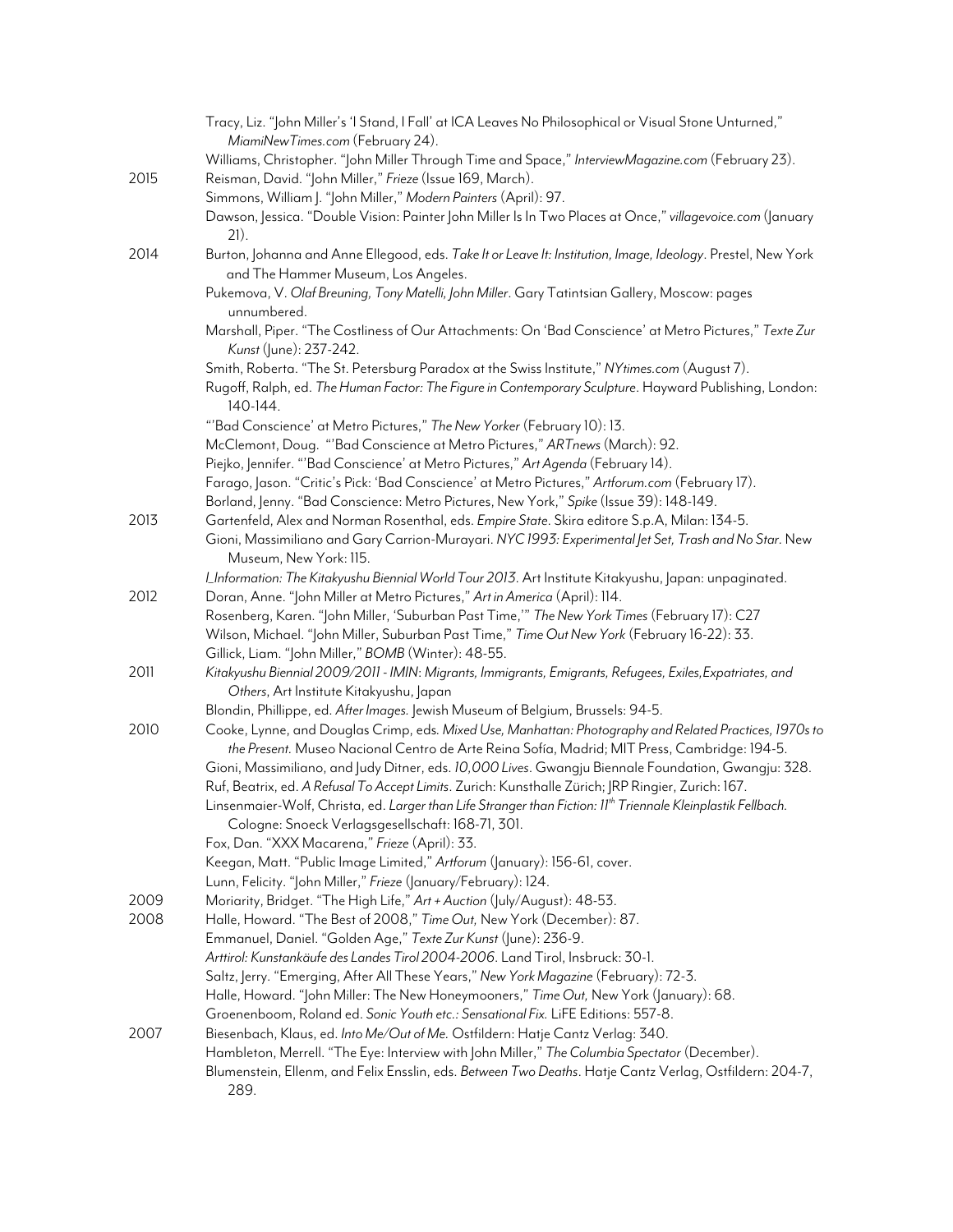| 2006 | Grässlin, Karola and Alexander Schröder ed., Optik Schröder: Werke aus der Sammlung Alexander Schröder,                                       |
|------|-----------------------------------------------------------------------------------------------------------------------------------------------|
|      | Verlag der Buchhandlung Walther König, Cologne: plate no. 140.                                                                                |
|      | Joseph, Branden W. "Informationsavatare," Texte Zur Kunst (December): 196-200.                                                                |
|      | Richer, Francisca, and Matthew Rosenzweig, eds. No. 1: First Works by 362 Artists. New York: DAP.                                             |
|      | Diaz, Eva. "Review: John Miller," Modern Painters (December): 115.                                                                            |
| 2005 | Aupetitallot, Yves. Private View 1980-2000: Collection Pierre Huber. JRP/Ringier, Zurich: 85.                                                 |
|      | Poisay, François. "John Miller: Les Photographies de L'Inutile," L'œuvre en Programme. Bordeaux: CAPC<br>Musée d'Art Contemporain de Bordeaux |
| 2004 | Avgikos, Jan. "New York - John Miller - Metro Pictures," Artforum (Summer): 245.                                                              |
| 2003 | Thirty Three Women - Three Poems by Pablo Picasso. Thomas Ammann Fine Art, Zurich: 26                                                         |
| 2001 | Hainley, Bruce. "Fecal Matters," Artforum (Summer): 42.                                                                                       |
|      | Televisions. Kunsthalle Wien, Vienna: 75, 251.                                                                                                |
| 2000 | Johnson, Ken. "John Miller," New York Times (January): E43.                                                                                   |
|      | Halle, Howard. "John Miller 'Opposite Day'," Time Out, New York (January): 57.                                                                |
|      | Rian, Jeff. "Staying in the Game," Flash Art (March/April): 82-3.                                                                             |
|      | Nahas, Dominique. American Art Today: Fantasies & Curiosities. Art Museum at Florida International                                            |
|      | University, Miami.                                                                                                                            |
|      | it looked comical: each house had a chimney rising into the sky, but nothing next to it (The Middle of the Day                                |
|      | Vol. 2). Musée D'Art et D'Histoire, Geneva.                                                                                                   |
|      | Consolation Prize: Mike Kelley & John Miller. Morris and Helen Belkin Art Gallery. University of British                                      |
|      | Columbia, Vancouver.                                                                                                                          |
| 1999 | Koether, Jutta. "Art as Americana! Americana as Art!" Spex (May): 50-1.                                                                       |
|      | Rabinowitz, Cay-Sophie. "John Miller: Confronting Kitsch," Sculpture (July/August): 12-3.                                                     |
|      | Brehm, Margrit. Bad Bad: That is a Good Excuse. Baden-Baden: Staatliche Kunsthalle.                                                           |
|      | Damiani, Marion, et al. Get Together: Kunst als Teamwork. Kunsthalle Wien, Vienna.                                                            |
|      | Nakamura, Nobuo, and Akiko Miyake, eds. Let's Talk About Art. Kitakyushu, Kyoto.                                                              |
|      | Barachon, Charles, et al., eds. Pl@ytimes. Le Magasin, Grenoble.                                                                              |
|      | Aupetitallot, Yves, Nancy Spector, and Mike Kelley. John Miller: Parallel Economies. Centre National d'Art                                    |
|      | Contemporain, Grenoble.                                                                                                                       |
|      | Le Capital. Séte: Centre Régional d'Art Contemporain Languedoc-Roussillon.                                                                    |
|      | Bovier, Lionel. "John Miller: A Retrospective," MAG (October): 1.                                                                             |
|      | Bovier, Lionel. "John Miller," Parkett (December): 163-72.                                                                                    |
|      | "Arwed Messmer, Heidi Specker, Doug Hall, John Miller," Grand Street (Summer): 79-84.                                                         |
| 1998 | Koether, Jutta. "Good and Ugly," Artforum (February): 27.                                                                                     |
|      | Sabau, Luminita, ed. The Promise of Photography: the DG Bank Collection. Prestel Verlag, Munich.                                              |
| 1997 | Rimanelli, David. "A/Drift," Artforum (February): 83.                                                                                         |
|      | Halle, Howard. "Four on the Floor," Time Out, New York (April): 41.                                                                           |
|      | A Trail of Ambiguous Picture Postcards. Kyoto: Korinsha Press; Center for Contemporary Art, Kitakyushu.                                       |
|      | Shottenkirk, Dena. "New York in Brief," C Magazine: International Contemporary Art                                                            |
|      | (September/November): 43.                                                                                                                     |
|      | Larsen, Lars Bang, and Mikael Anderson. Display. The Charlottenborg Exhibition Hall, Copenhagen.                                              |
|      | Decter, Joshua, ed. A/Drift. Bard College, Center for Curatorial Studies, New York.                                                           |
|      | White Studies. Kunsthalle Wien, Vienna (with Richard Hoeck).                                                                                  |
|      | Steihaufg, Jon-Ove. "Abject/Informe/Trauma: Discourses in American Art of the Nineties," For Art, Oslo:<br>16, 26.                            |
| 1996 | Schwendener, Martha. "Catch My Drift," Time Out, New York (December): 40.                                                                     |
|      | Smith, Roberta. "Finding Art in the Artifacts of the Masses," New York Times: Arts & Leisure (December):<br>43-4, 46.                         |
|      | Babias, Marius. "Interview: Das Rebellischste," Kunst-Bulletin (May): 10-5.                                                                   |
|      | Radical Images. 2nd Austrian Triennial on Photography 1996. Neue Galerie am Landesmuseum Joanneum,                                            |
|      | Graz; Kunsthalle Szombathely, Budapest, Camera Austria.                                                                                       |
|      | It was a beautiful day, in the seventies. I watched people on pogo sticks in the park. Geneva: Cabinet des                                    |
|      | Estampes du Musee d'Art et d'Histoire.                                                                                                        |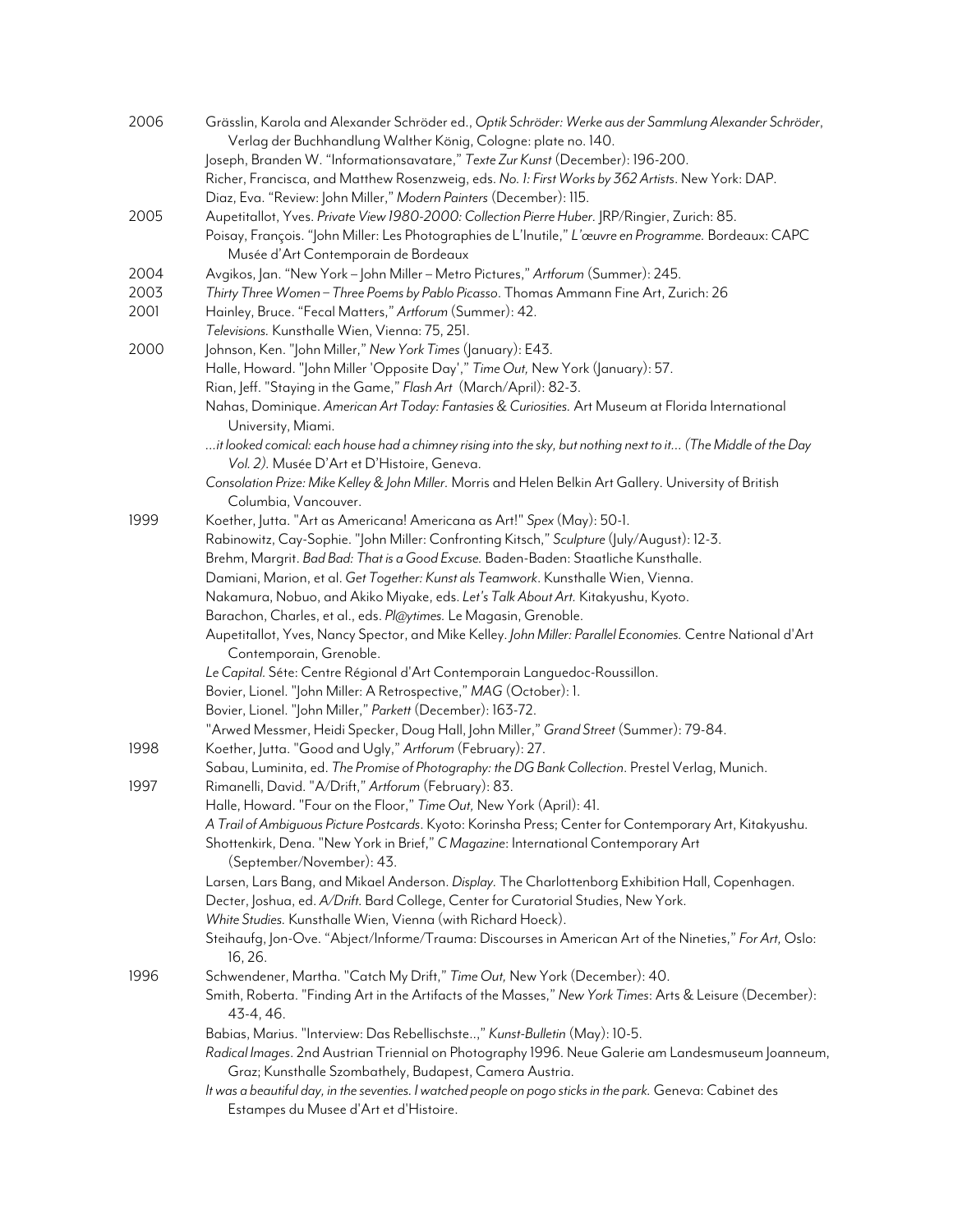| 1995<br>1994 | Reisman, David. "John Miller," Texte Zur Kunst (May).<br>Foster, Hal et al. "Round Table: The Politics of the Signifier II: A Conversation on the Informe and the |
|--------------|-------------------------------------------------------------------------------------------------------------------------------------------------------------------|
|              | Abject," October (Winter): 3-21 (illustrations).<br>Don't Look Now. Thread Waxing Space, New York.                                                                |
|              | Kandel, Susan. "A Spectacular Brown Colors the Message," Los Angeles Times (February): F19.                                                                       |
|              | Cloaca Maxima. Museum der Stadtentwasserung, Zurick.                                                                                                              |
|              | Ward, Frazer. "Abject Lessons," Art and Text (May).                                                                                                               |
|              | John Miller - Christina Frey. Kunsthalle Palazzo, Liestal.                                                                                                        |
|              | Temporary Translation(s): Sammlung Schurmann. Deichtorhallen Hamburg GmbH, Hamburg.                                                                               |
| 1993         | Nesbitt, Lois. "Cologne, Germany," Sculpture (January/February): 18-9.                                                                                            |
|              | Bourriaud, Nicolas. "La Position Secondaire de l'Art," Art Press (May): 33-4.                                                                                     |
|              | Cembalest, Robin. "Much Ado About Doodoo," ArtNews (September): 57-8.                                                                                             |
|              | Nickas, Robert. "John Miller: Shit Happens," Flash Art (November/December): 94-5 (illus.).                                                                        |
|              | Reissman, David. "The Other Side," Tema Celeste (Winter): 72.                                                                                                     |
|              | Kelley, Mike. The Uncanny. Sonsbeek, Arnhem '93.                                                                                                                  |
|              | The Nightshade Family. Museum Fridericianum, Kassel.                                                                                                              |
|              | Wallis, Brian. "Mike Kelley's 'The Uncanny'," Art in America (October): 55.                                                                                       |
|              | Abject Art: Repulsion and Desire in American Art. Whitney Museum of American Art, New York.                                                                       |
|              | The Naming of Colors. White Columns, New York.                                                                                                                    |
| 1992         | Rock Sucks, Disco Sucks. DAAD Berliner Kunstlerprogramm, Berlin.                                                                                                  |
|              | Liu, Catherine. "Just Pathetic at American Fine Arts," Artforum (April): 95-6.                                                                                    |
|              | Behrens, Katja. "Star der New Yorker Szene," Koelner Stadt-Anzeiger (June 23).                                                                                    |
|              | Koether, Jutta. "John Miller: Metro Pictures," Artforum (October): 119.                                                                                           |
|              | Hixson, Kathryn. "John Miller: Not Just Another Teenager Defecating On Tradition," Flash Art (October):                                                           |
|              | 92.                                                                                                                                                               |
| 1991         | Johnson, Ken. "John Miller at Metro Pictures," Art in America (February): 149.                                                                                    |
|              | Lewis, James. "John Miller," Artforum (February): 124.                                                                                                            |
|              | Mahoney, Robert. "New York in Review: John Miller," Arts (February).                                                                                              |
|              | Kandel, Susan. "John Miller at Roy Boyd," Art Issues (29).                                                                                                        |
|              | Bergen, Phillip. "John Miller," Artweek (April).                                                                                                                  |
|              | Reissman, David. "John Miller, Metro Pictures," Artscribe (March/April): 69.                                                                                      |
|              | Koether, Jutta. "John Miller in New York," Texte zur Kunst (Winter): 169-70.                                                                                      |
|              | Kaplan, Steven. "John Miller," ETC. Montreal (Spring): 36-8.                                                                                                      |
|              | Denson, Roger G. "Wasting It: John Miller and Andre Serrano's 'Bad Boy' Sublimations," Contemporanea                                                              |
|              | (November): 36-40.                                                                                                                                                |
|              | Armstrong, Richard, John G. Hanhardt, Richard Marshall, and Lisa Phillips. 1991 Biennial Exhibition.                                                              |
|              | Whitney Museum of American Art, New York.                                                                                                                         |
|              | New York Lost Illusions. New York: 1991 Biennial Exhibition, Vancouver Art Gallery.                                                                               |
| 1990         | Evans, Steven, and Michael Jenkins. "John Miller, Gary Mirabelle, Lawrence Weiner: American Fine Arts,<br>Co," Artscribe (January/February): 81.                  |
|              | Stals, Jose Lebrero. "John Miller," Lapiz International Madrid (May): 65.                                                                                         |
|              | Messler, Norbert. "John Miller: Isabella Kacprzak, Koln," Noema (March/April): 106 (German).                                                                      |
|              | Johnson, Ken. "John Miller at Metro Pictures," Art in America (February): 149.                                                                                    |
|              | Knight, Christopher. "The Pathetice Esthetic: Making Do With What Is," Los Angeles Times (August): F8.                                                            |
|              | Schjeldahl, Peter. "Shit and Fan," The Village Voice (December): 103.                                                                                             |
|              | Jones, Ronald. <i>Viewpoints towards the 90s: Three Artists from Metro Pictures Part II.</i> Tokyo: Seibu                                                         |
|              | Contemporary Art Gallery.                                                                                                                                         |
| 1989         | Kelley, Mike. "Foul Perfection: Thoughts on Caricature," Artforum (January): 92-9.                                                                                |
|              | Jones, Ronald. Avant 1989. Villa Gillet - Frac Rhones - Alpes, Lyon.                                                                                              |
|              | Christov - Bakargiev, Carolyn. "Avant 1989: Villa Gillet - Frac Rhones - Alpes, Lyon," Flash Art<br>(March/April): 124.                                           |
|              | Graw, Isabelle. "Kunstkritiker al Kunstler: Thomas Lawson, Ronald Jones, John Miller," ART/S (May): 50-3.                                                         |
|              | Spector, Nancy. "Smart Art," Contemporanea (June): 94-7.                                                                                                          |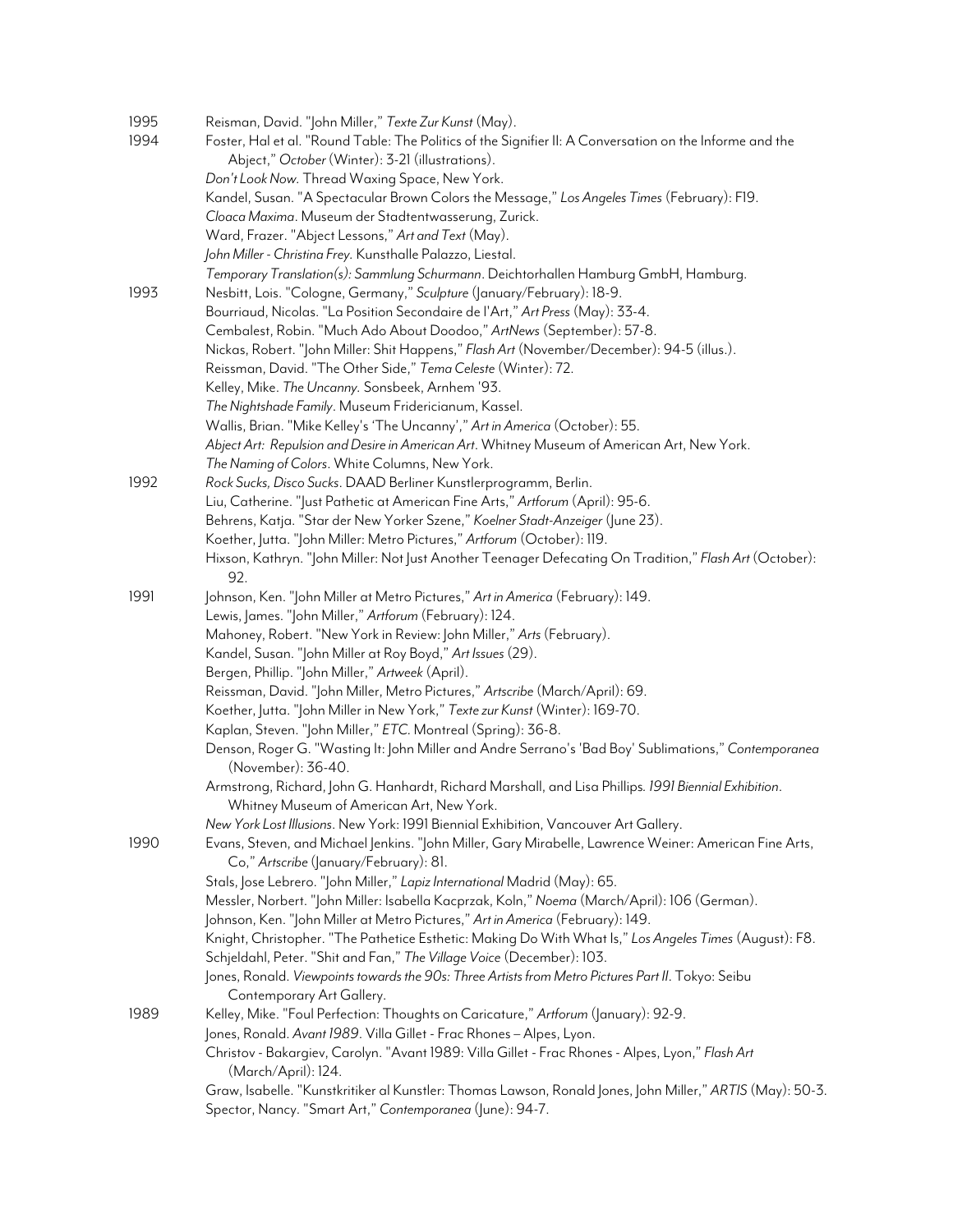|      | Messler, Norbert. "Jennifer Bolande, John Miller at Sophia Ungers," Artscribe (May): 89.                                  |
|------|---------------------------------------------------------------------------------------------------------------------------|
|      | Decter, Joshua. "New York in Review," Arts Magazine (December): 99-100.                                                   |
|      | Spector Nancy, and Steven Evans. "Doppel Angst/Double Fear," Parkett (December): 129-35.                                  |
| 1988 | McCoy, Pat. "Of Ever - Ever Land I Speak," Artscribe London (January/ February): 73-4.                                    |
|      | Rian, Jeffrey. "John Miller at American Fine Arts," Art in America (May): 187.                                            |
|      | Cooper, Dennis. "John Miller, Metro Pictures," Artforum (Summer): 139.                                                    |
|      | Knight, Christopher. "Focusing on the Hidden Meaning of 'Untitled' Works," Los Angeles Herald Examiner<br>(February): E2. |
|      | Kuspit, Donald. "The Modern Fetish," Artforum (October): 132-40.                                                          |
|      | Morgan, Robert C. "Anti-Style, or the Installation as a Pleasurable Text," Arts Magazine (June): 45-8.                    |
| 1987 | CALARTS: Skeptical Belief(s). Newport Harbor Art Museum; The Renaissance Society at the University of<br>Chicago.         |
| 1986 | Indiana, Gary. "Soho Sketches," The Village Voice (April): 93.                                                            |
|      | Kuspit, Donald. "John Miller at Metro Pictures," Artscribe International (June/July): 78-9.                               |
| 1985 | Masheck, Joseph. Point 1: Art Visuals/Visual Arts. Willis, Locker, and Owens, New York: 80-4.                             |
|      | Gardner, Colin. "John Miller," Flash Art (December/January).                                                              |
|      | Jones, Alan. Correspondences: New York Art Now. Laforet Museum, Tokyo.                                                    |
|      | Liss, Andrea. "Confronting Modern Art History," Artweek (November).                                                       |
| 1984 | Glueck, Grace. "John Miller," New York Times (March).                                                                     |
|      | Bankowsky, Jack. "John Miller at Metro Pictures," East Village Eye (June).                                                |
|      | Wilson, William. "Art Reviews," Los Angeles Times (June): 6.                                                              |
|      | Bankowsky, Jack. "Summer Show at Metro Pictures," East Vilage Eye (September).                                            |
|      | Drohojowska, Hunter. "John Miller at the Rosamund Felsen Gallery," L.A. Weekly (June): 39.                                |
| 1983 | Hallwalls: Interview by Claudia Gould. Hallwalls, Buffalo.                                                                |
| 1979 | Paseles, Chris. "John Miller's Art: Studying the Mental Process," Cal Arts Today (February).                              |